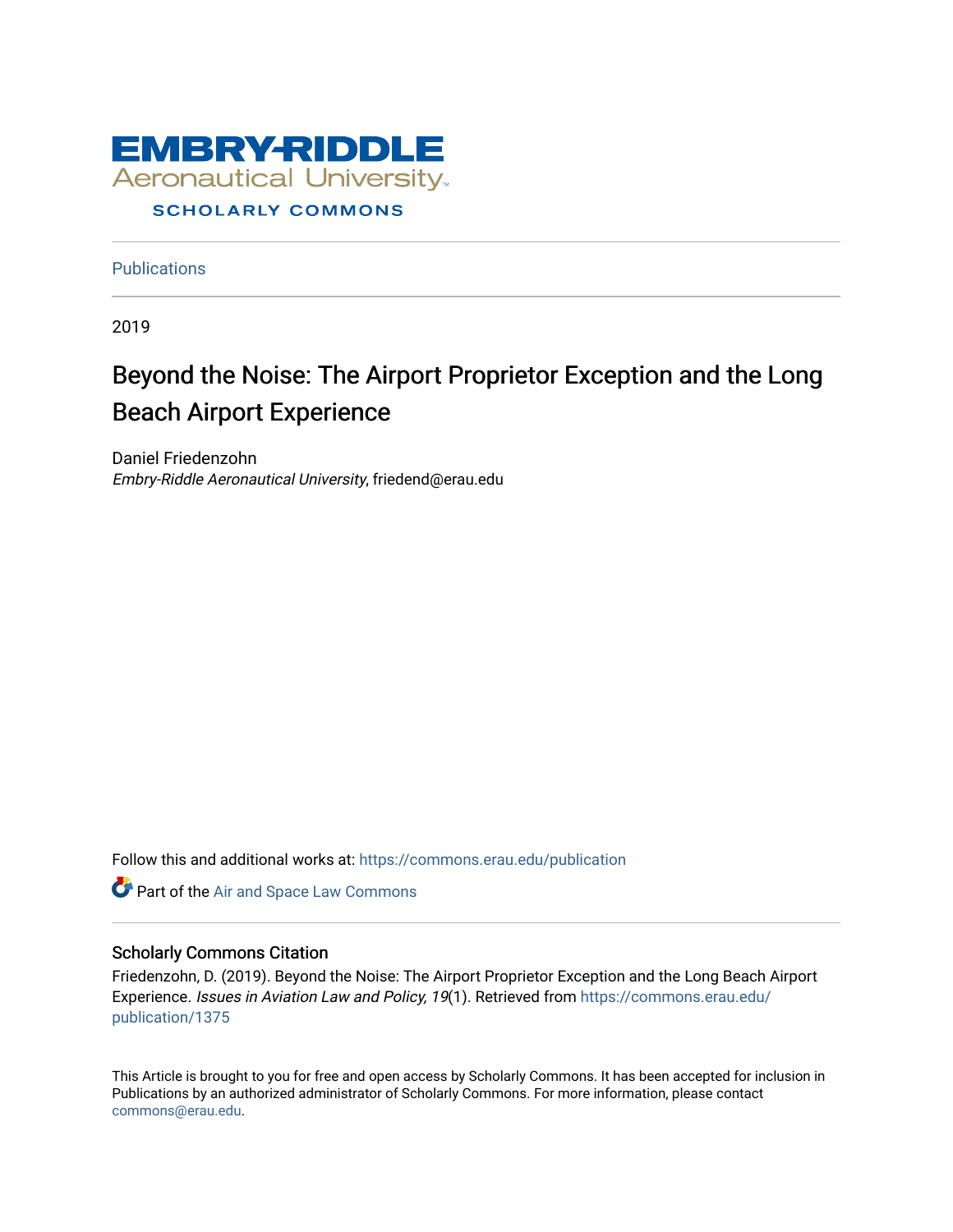# **Beyond the Noise: The Airport Proprietor Exception and the Long Beach Airport Experience**

by Daniel Friedenzohn\*

The airline industry continues to grow in the United States, where more than 10 million scheduled airline flights were operated in 2018.1 Most of those flights operated into and out of airports located in large populated areas, such as Southern California, which is home to some of the busiest aviation activity in the world.

The Los Angeles metropolitan area has a population of over 13 million people2 and has five airports with scheduled airline service: Hollywood Burbank Airport, John Wayne Airport, Long Beach Airport, Los Angeles International Airport, and Ontario International Airport.3 Each of these airports is close to residential areas, and nearly 436,000 flights departed from them in 2018.<sup>4</sup>

<sup>\*</sup> Daniel Friedenzohn, J.D., M.A., Economics; Associate Professor, Aeronautical Science, Embry-Riddle Aeronautical University.

<sup>1</sup> Flights All Carriers – All Airports, BUREAU OF TRANSP. STAT., https:// www.transtats.bts.gov/Data\_Elements.aspx?Data=2.

<sup>2</sup> *Los Angeles-Long Beach-Anaheim, CA Metro Area*, CENSUS REPORTER, https://censusreporter.org/profiles/31000US31080-los-angeles-long-beachanaheim-ca-metro-area/ (last visited July 22, 2019). The five-county Southern California region has a population of 18.7 million, which makes it the second most populated metropolitan region after New York. *Los Angeles' Economy – More Than Just Entertainment*, CENTRE FOR AVIA-TION (CAPA), Dec. 17, 2017.

<sup>3</sup> The area also has airports with considerable general aviation and corporate activity, such as Santa Monica Municipal Airport and Van Nuys Airport.

<sup>4</sup> Flights from Hollywood Burbank Airport, John Wayne Airport, Long Beach Airport, Los Angeles International Airport, and Ontario International Airport, BUREAU OF TRANSP. STAT., https://www.transtats.bts.gov/ Data\_Elements.aspx?Data=2 (follow "Select an Airport" hyperlink; then search starting with the field for flights for each airport).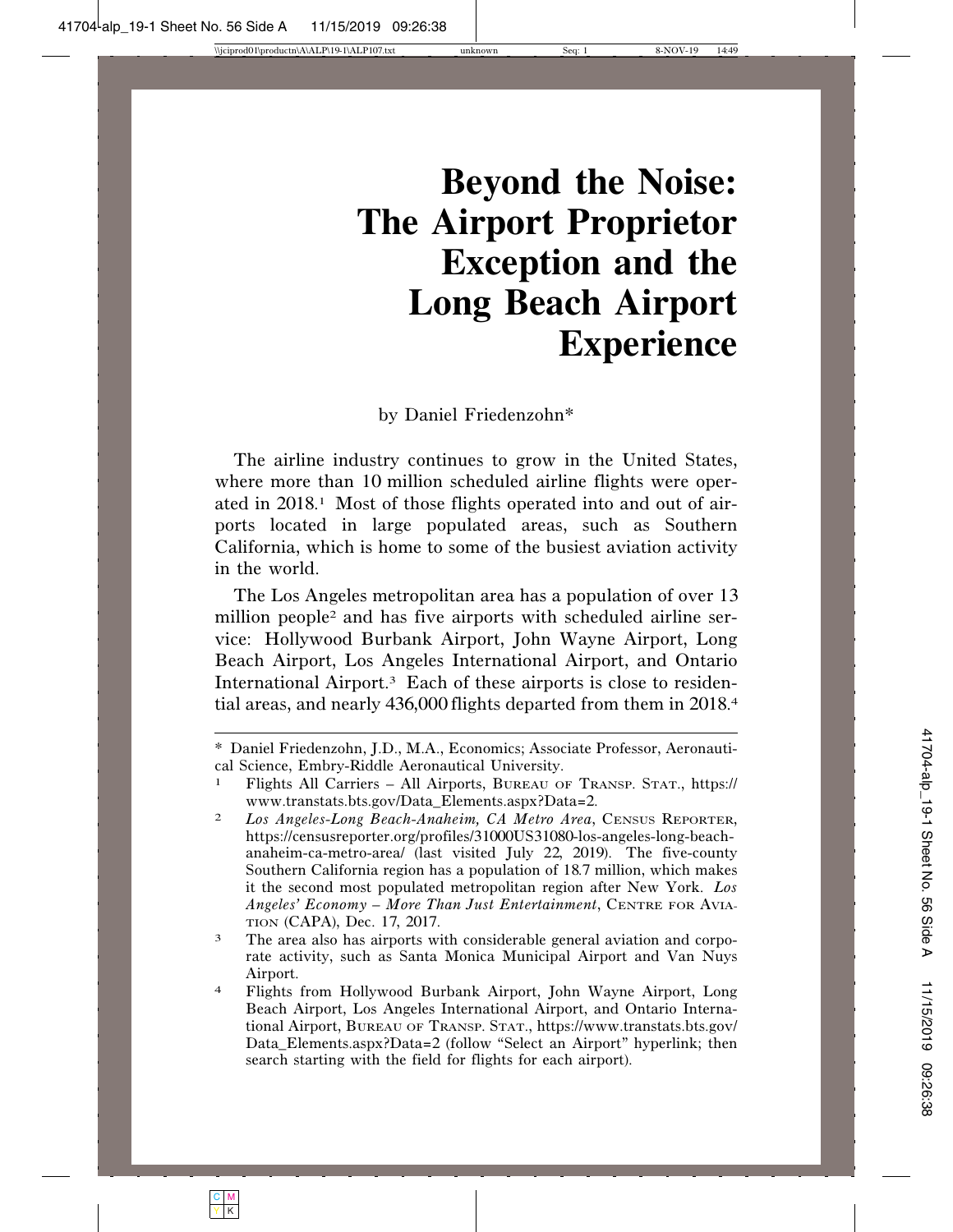Airports with scheduled airline service strive to increase airline operations at their respective facilities. However, the increase in flights can also result in airports having to address the impact of noise in their communities.5 Attempts to do so can also be challenging, as some local laws may be federally preempted because of their "negative impact on the air transportation system as a whole."<sup>6</sup>

This article addresses how the legal landscape has evolved for airports to regulate noise activity. Part one of discusses the federal role in regulating airport noise. Part two addresses the development of the airport proprietor exception as a legal pathway for airports to regulate airport noise. Part three provides a brief overview of the codification of the airport proprietor exception and the additional role that the federal government adopted with respect to regulating aviation noise. Part four addresses the legal action brought forth by airlines challenging the City of Long Beach airport's restriction on flight operations. Part five will discuss the city's Airport Noise Compatibility Ordinance. This section will also address how the city goes about enforcing its ordinance.

Important scholarly work in this area has analyzed the statutory framework and the varied judicial decisions regarding the airport proprietor exception.7 The research has contributed to a better understanding of the challenges that governmental agencies face in enacting "reasonable, nonarbitrary and nondiscriminatory" airport noise regulations under the airport proprietor

<sup>5</sup> Paul Stephen Dempsey, *Trade & Transport Policy in Inclement Skies – The Conflict Between Sustainable Air Transportation and Neo-Classical Economics,* 65 J. AIR L. & COM. 639, 646–47 (2000); Jan K. Brueckner & Raquel Girvin, *Airport Noise Regulation, Airline Service Quality, and Social Welfare,* (CESifo Economic Studies, Working Paper No. 1820, Oct. 2006), https://ssrn.com/abstract=940345; Luis G. Zambrano, *Balancing the Rights of Landowners With the Needs of Airports: The Continuing Battle Over Noise*, 66 J. AIR L. & COM. 445, 454 (2001).

<sup>6</sup> Zambrano, *supra* note 5; Paul Stephen Dempsey, *Local Airport Regulation: The Constitutional Tension Between Police Power, Preemption & Takings*, 11 PENN ST. ENVTL. L. REV. 1, 3 (2002); City of Burbank v. Lockheed Air Terminal, Inc., 411 U.S. 624 (1973).

<sup>7</sup> *See, e.g.*, Christopher Scott Maravilla, *The Scope of the Proprietary Powers Exception to Federal Preemption under the Airline Deregulation Act*, 75 J. AIR L. & COM. 549 (2010); Wendy B. Davis & Rebecca Clarke, *Hot Air: Undue Judicial Deference to Federal Aviation Administration Expertise in Assessing the Environmental Impacts of Aviation*, 69 J. AIR L. & COM. 709, 731–32 (2004).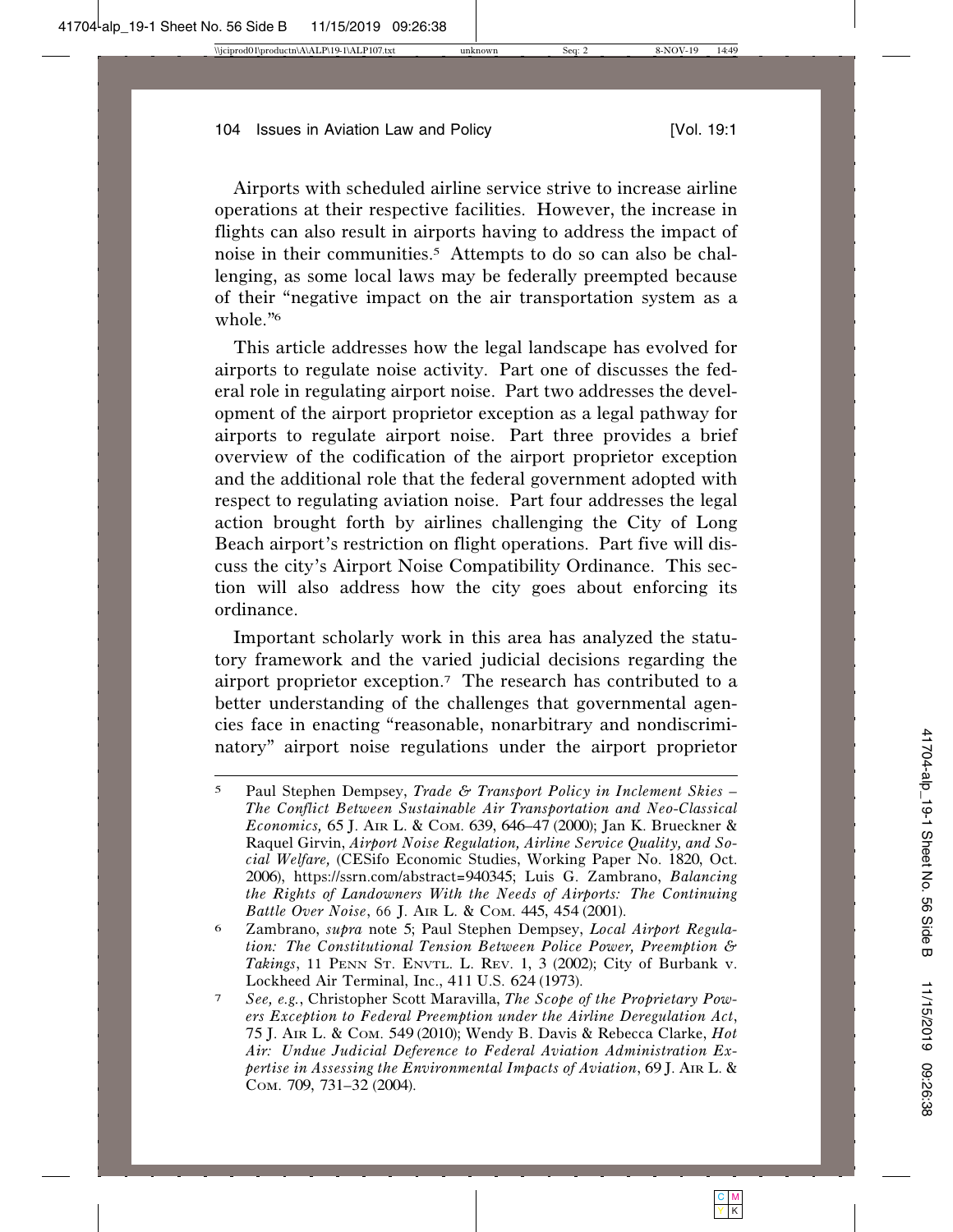exception.8 This article attempts to build on that research by addressing how one local government, the City of Long Beach, has adopted rules which attempt to address the impact of noise on the community while also taking into account the significant economic development role that the airport plays in the community.9

# **I.** *The Pervasive Role of Federal Law in the Regulation of Noise at Airports*

The federal government plays a predominant role in the regulation of commercial aviation in the United States. In passing the Air Commerce Act of 1926, Congress charged the Secretary of Commerce with "issuing and enforcing air traffic rules, licensing pilots, certifying aircraft, establishing airways, and operating and maintaining aids to air navigation."10 The importance of the federal role in aviation was reiterated in the Civil Aeronautics Act of 1938 by giving the agency the authority to "provide necessary facilities and personnel for the regulation and protection of air traffic moving in air commerce."11

In his concurrence in *Northwest Airlines v. State of Minnesota*, Justice Jackson noted the responsibility of the federal government in regulating aviation:

> Congress has recognized the national responsibility for regulating air commerce. Federal control is intensive and exclusive. Planes do not wander about in the sky like vagrant clouds. They move only by federal permission, subject to federal inspection, in the hands of federally certified personnel and under an intricate system of federal commands. The moment a ship taxis onto a runway it is caught up in an elaborate and detailed system of controls. It takes off only by instruction from the control tower, it travels on prescribed

<sup>8</sup> British Airways Bd. v. Port Auth. of N.Y. & N.J. (*Concorde II*), 564F.2d 1002, 1012 (2d Cir. 1977).

<sup>9</sup> The Long Beach Airport Aviation Complex generates over \$10 billion into the regional economy. It also directly supports 19,000 jobs. LONG BEACH AIRPORT: ECONOMIC IMPACT REPORT, http://www.lgb.org/civicax/file bank/blobdload.aspx?BlobID=<sup>2671</sup> (last visited Oct. 21, <sup>2019</sup>). <sup>10</sup> A Brief History of the FAA, FAA (Jan. 4, <sup>2017</sup>, <sup>4</sup>:<sup>42</sup> PM), https://www.faa

<sup>.</sup>gov/about/history/brief\_history/.

<sup>11</sup> Civil Aeronautics Act of 1938 § 302(a)(4), 52 Stat. 973, 985.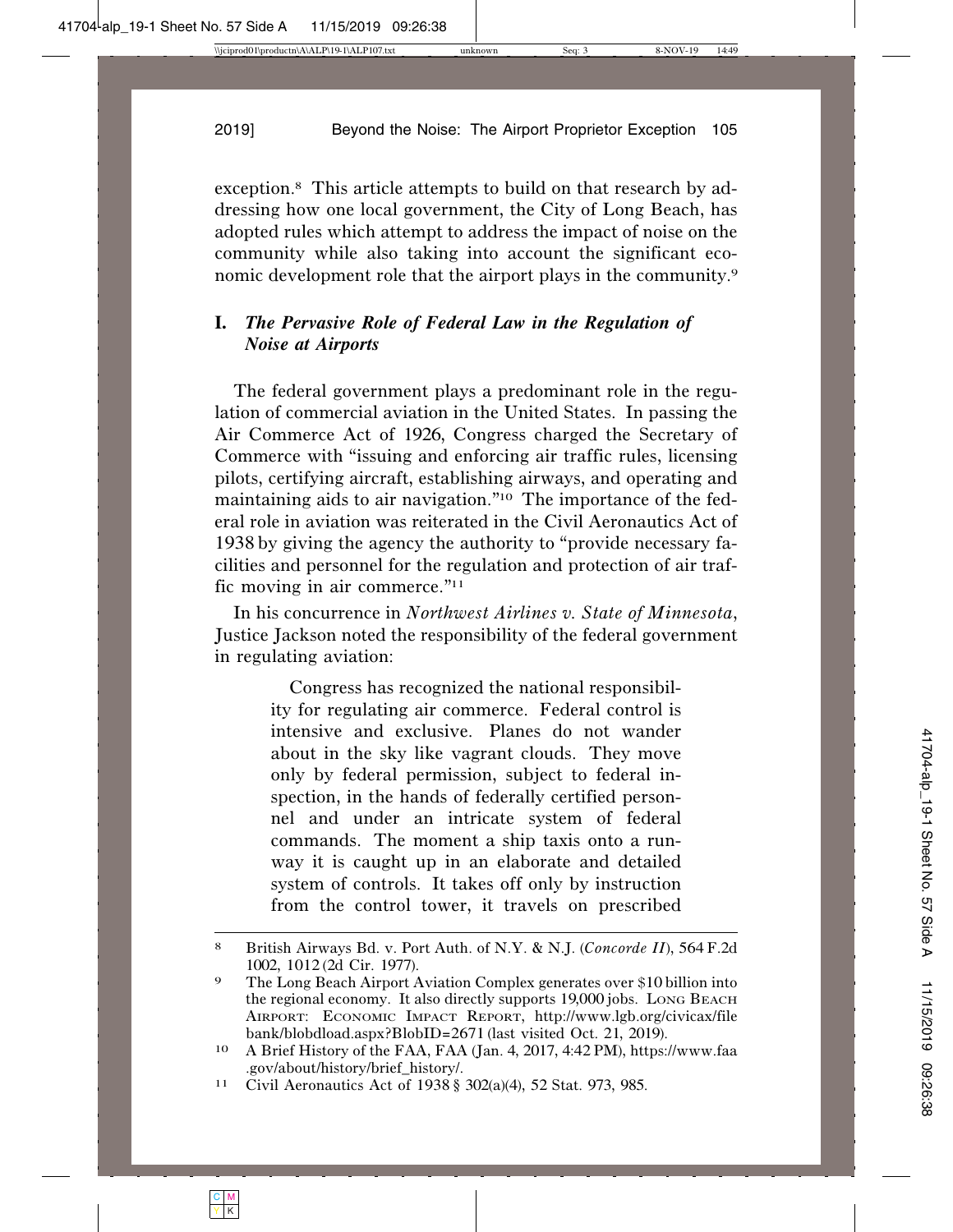beams, it may be diverted from its intended landing, and it obeys signals and orders. Its privileges, rights and protection, so far as transit is concerned, it owes to the Federal Government alone and not to any state government.12

The needs of the growing aviation industry required the federal government to continue to come up with ways to ensure a safe aviation system. The Federal Aviation Act of 1958 created a standalone federal agency, the Federal Aviation Agency (now Administration, hereinafter FAA), charged with overseeing aviation safety.<sup>13</sup> The agency has broad authority to enact regulations with respect to the following:

- A. Navigating, protecting, and identifying aircraft;
- B. Protecting individuals and property on the ground;
- C. Using the navigable airspace efficiently; and
- D. Preventing collision between aircraft, between aircraft and land or water vehicles, and between aircraft and airborne objects.14

The Tenth Amendment to the U.S. Constitution states that "[t]he powers not delegated to the United States by the Constitution, nor prohibited by it to the States, are reserved to the States respectively, or to the people."15 The U.S. Supreme Court has stated that the authority granted to states to enact laws for the "public good" are called police powers.16

The so-called police powers allow a state (and its subdivisions) the "authority to protect the health, safety, and welfare of its citizens."17 Local governments generally play a significant role in regulating noise in their communities.18 They do not, however,

<sup>12</sup> 322 U.S. 292, 303 (1944) (Jackson, J., concurring).

<sup>13</sup> Pub. L. No. 85-726, 72 Stat. 731 (now codified at 49 U.S.C. § 40103  $(2006)$ ).

<sup>14</sup> 49 U.S.C. § 40103 (2006); *City of Burbank*, 411 U.S. at 633.

<sup>15</sup> U.S. CONST. amend. X.

<sup>16</sup> Bond v. United States, 572 U.S. 844, 852 (2014) (citing United States v. Lopez, 514 U.S. 549, 567 (1995)).

<sup>17</sup> Daniel B. Rodriguez, *The Inscrutable (Yet Irrepressible) State Police Power*, 9 N.Y.U. J.L. & LIBERTY 662, 664 (2015) (citing ERNST FREUND, THE POLICE POWER, PUBLIC POLICY, AND CONSTITUTIONAL RIGHTS 3 (1904)).

<sup>18</sup> Luis Inaraja Vera, *How Science Can Improve Regulation: Noise Control in Urban Areas*, 53 TULSA L. REV. 33, 41 (2017) (citing Steven N. Brautigam, *Rethinking the Regulation of Car Horn and Car Alarm Noise: An*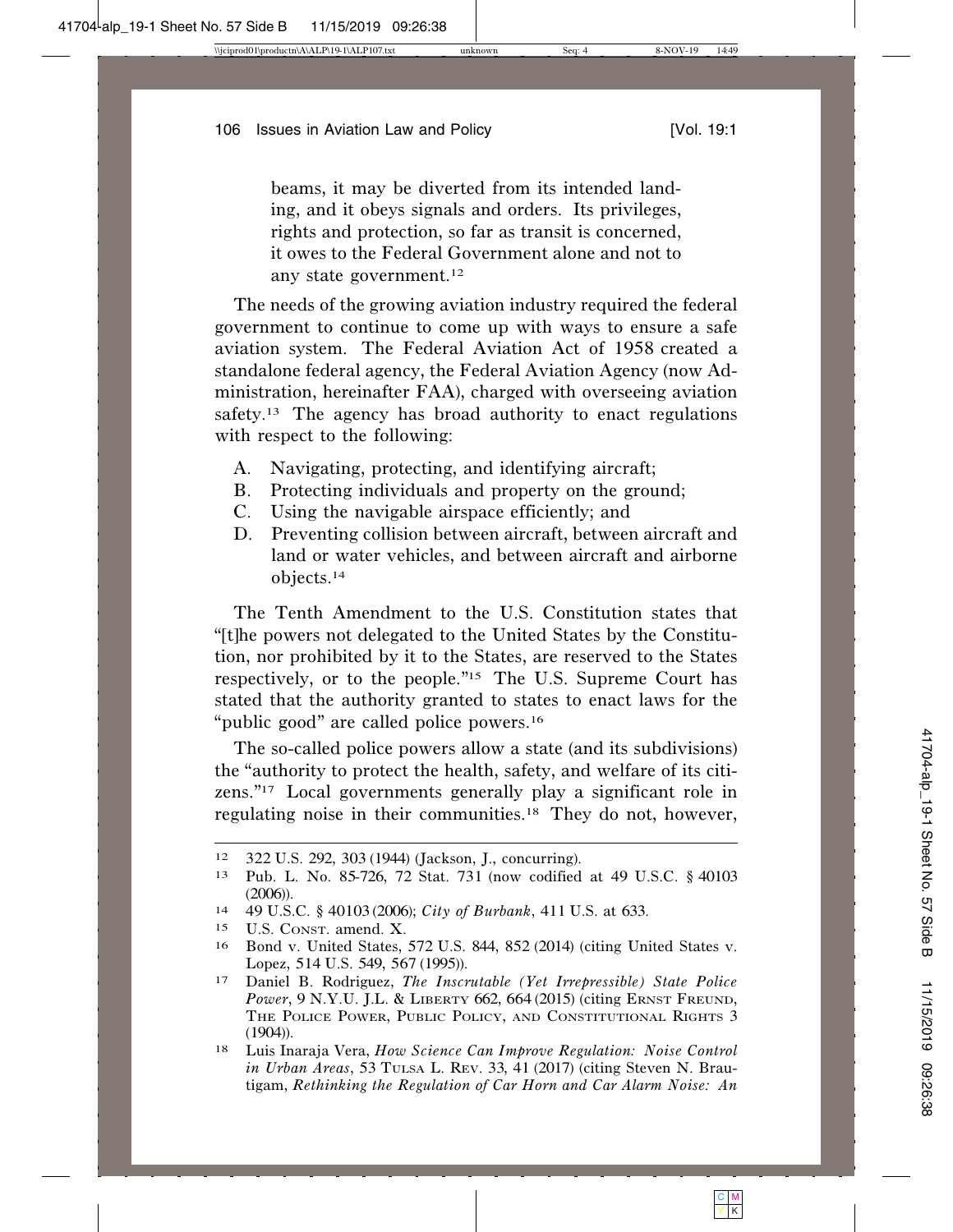have the ability to regulate airport noise via their traditional police powers.19

Airport operators can be subject to liability, including noiserelated nuisance and inverse condemnation claims.20 As a result, the courts, and later Congress, have given governments – as airport proprietors – the authority enact noise regulations because of "municipalities' legitimate interest in avoiding liability for excessive noise generated by the airports they operate."21 The airport proprietor exception has enabled local airport operators to find a way to balance "between competing needs of airport users with those of the surrounding community."22

# **II.** *The Courts Attempt to Rule on the Authority of Local Governments to Regulate Airport Noise*

The question as to whether local governments have the legal authority to regulate aviation noise was first addressed by the U.S. Supreme Court in *City of Burbank v. Lockheed Air Terminal*. In that case, the City of Burbank, California had enacted an ordinance which made it unlawful for "pure jet aircraft to take off from the Hollywood-Burbank Airport between 11 p.m. of one day and 7 a.m. the next day."23 The ordinance also prohibited the City of Burbank, as airport proprietor, from allowing "any such aircraft to take off from that airport during such periods."24

In its opinion, the Supreme Court stated that the enactment of the Noise Control Act of 1972 (which became law after the litigation commenced) resulted in the "FAA, now in conjunction with EPA" having "full control over aircraft noise, pre-empting state

*Incentive-Based Proposal to Help Restore Civility to Cities*, 19 COLUM. J. ENVTL. L. 391, 425 (1994)).

<sup>19</sup> *City of Burbank*, 411 U.S. at 638–40.

<sup>20</sup> Dempsey, *supra* note 6, at 2 (for a comprehensive overview regarding the various claims that can be brought against airport operators for noiserelated issues).

<sup>21</sup> Alaska Airlines, Inc. v. Long Beach, 951F.2d 977, 982 (1992). *See* Dempsey, *supra* note 6, at 2.

<sup>22</sup> Aimee Kratovil, Comment, *The Airport Noise and Capacity Act of 1990: Superfluous Hurdle for Airport Proprietors Who Have Assured Federal Grants*, 12 PENN ST. ENVTL. L. REV. 499, 509 (2004).

<sup>23</sup> *City of Burbank*, 411 U.S. at 625–26.

<sup>24</sup> *Id.*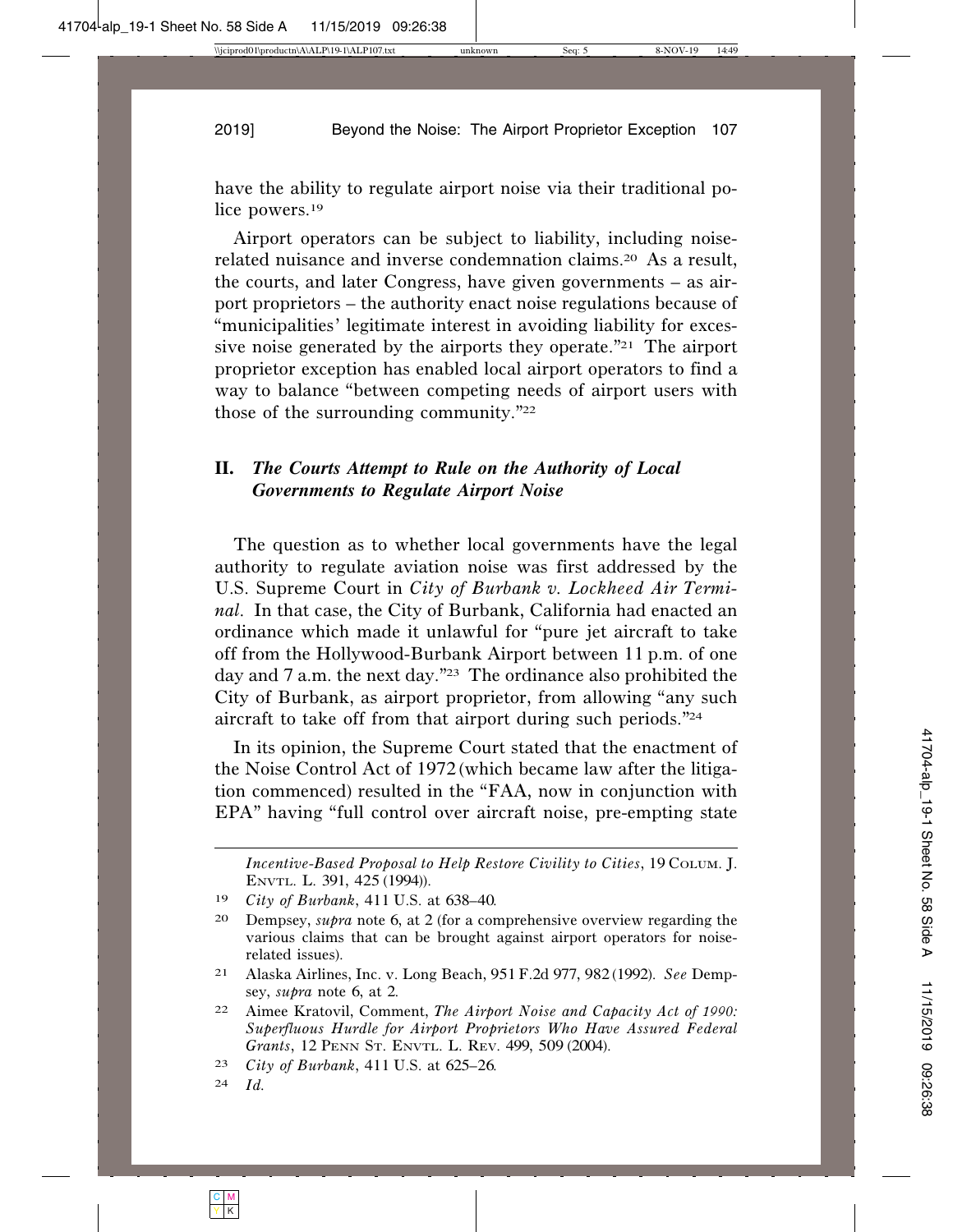and local control."25 In reviewing the legislative history of the Noise Control Act, the Court cited a letter from then-Secretary of Transportation Boyd to the U.S. Senate regarding his opinion on whether the proposed law would preempt state and local government regulation of aircraft noise.<sup>26</sup> Secretary Boyd stated:

> The courts have held that the Federal Government presently preempts the field of noise regulation insofar as it involves controlling the flight of aircraft. . . . H.R. 3400 would merely expand the Federal Government's role in a field already preempted. It would not change this preemption. State and local governments will remain unable to use their police powers to control aircraft noise by regulating the flight of aircraft.27

The Supreme Court held that the City of Burbank did not have the legal authority under its police powers to regulate aviation noise, noting that "[i]f that change is to be made, Congress alone must do it."28

The *Burbank* case was focused on whether a local government has the right to enact a noise regulating ordinance through its police power.29 The majority was clear that certain issues of "direct concern to local residents must be treated exclusively by the federal government in spite of the lack of an express statement of pre-emption on the part of Congress."30 In its opinion, the Court was mindful of the implications if it were to allow local governments to regulate airport noise activity. The Court stated that to do so would result in "fractionalized control of the timing of takeoffs and landings" that "would severely limit the flexibility of FAA in controlling air traffic flow" around the country.<sup>31</sup>

29 *Id.* at 633–36.

31 *City of Burbank*, 411 U.S. at 639.

<sup>25</sup> *Id.* at 632–33. The High Court noted that the 1972 Noise Control Act had not yet been enacted when the legal challenge to the ordinance was commenced. Noise Control Act of 1972, 49 U.S.C. § 1431 (1970).

<sup>26</sup> *City of Burbank*, 411 U.S. at 635 (noting that the Noise Control Act did not include an express provision for the federal preemption of noise regulation); Maravilla, *supra* note 7, at 555.

<sup>27</sup> *City of Burbank*, 411 U.S. at 635.

<sup>28</sup> *Id.* at 640.

<sup>30</sup> Mark J. Alonso, *Environmental Law: A Reevaluation of Federal Pre-Emption and the Commerce Clause*, 7 FORDHAM URB. L.J. 649 (1978).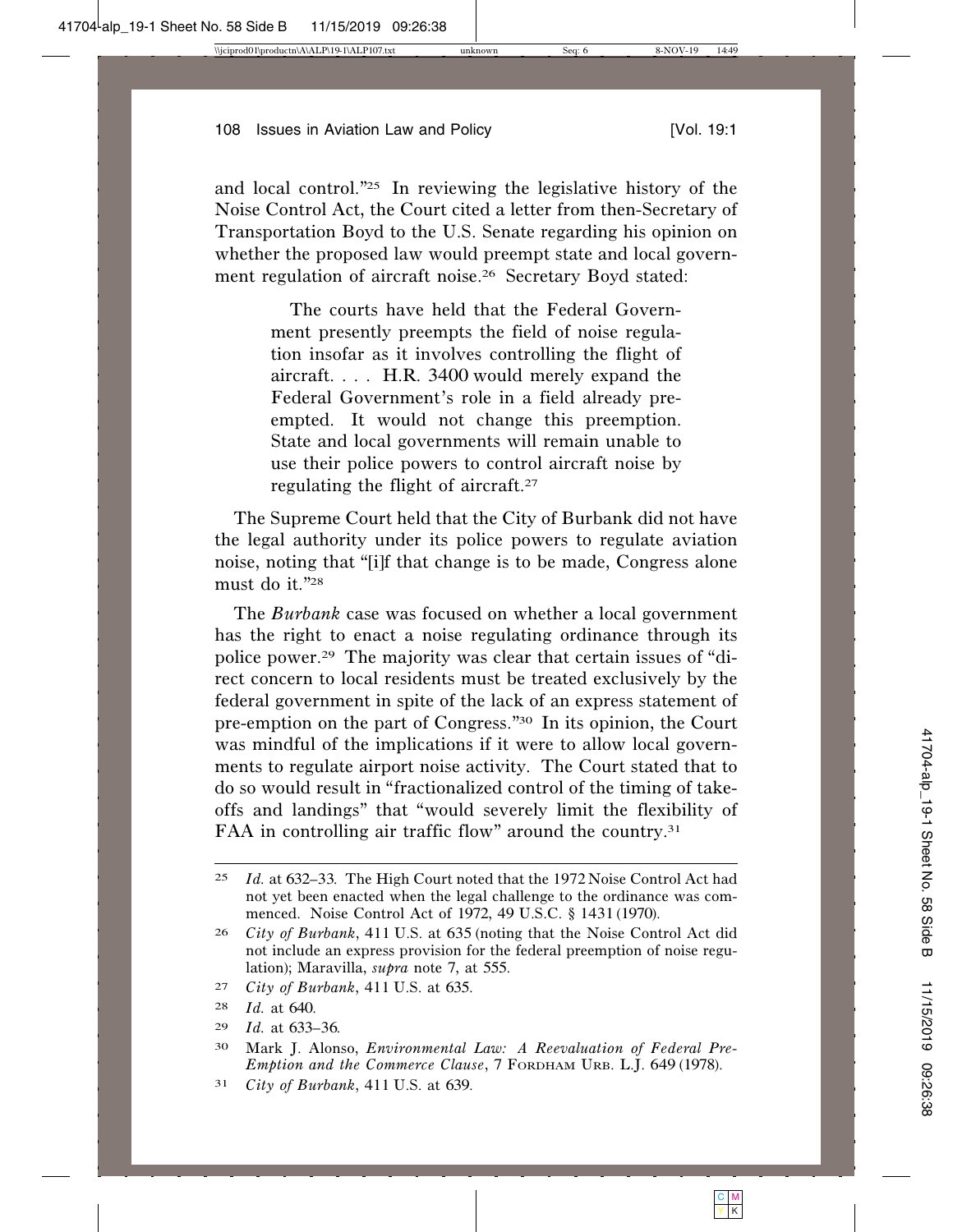In his dissent, Justice Rehnquist stated that the regulation of noise was an issue that traditionally fell under "the historic police powers of the States" and was "not to be superseded by the Federal Act unless that was the clear and manifest purpose of Congress."32 The dissent also referenced the same letter written by Secretary Boyd to the U.S. Senate. Of particular interest to the dissent was the Secretary's position that a local government operating an airport as a proprietor has the legal authority to regulate aircraft noise as the property owner so long as it goes about doing so in a nondiscriminatory manner.<sup>33</sup> This issue would be addressed in subsequent cases.34

The *City of Burbank* decision, however, "did not consider whether the same preemption that applied to local police power also applied to local proprietary authority."35 That issue would be addressed later by Congress when it enacted the Airline Deregulation Act of 1978, as well as subsequent judicial decisions.

In *British Airways Board v. Port Authority of New York and New Jersey* (*Concorde II*), the U.S. Court of Appeals for the Second Circuit addressed the legality of the Port's continued ban on supersonic Concorde flights operating from John F. Kennedy In-

<sup>32</sup> *Id.* at 643 (Rehnquist, Stewart, White & Marshall, J.J., dissenting) (quoting Rice v. Santa Fe Elevator Corp., <sup>331</sup> U.S. <sup>218</sup>, <sup>230</sup> (1947)). <sup>33</sup> *Id.* at 649. Secretary Boyd stated: "Just as an airport owner is responsible

for deciding how long the runways will be, so is the owner responsible for obtaining noise easements necessary to permit the landing and takeoff of the aircraft. The *Federal* Government is in no position to require an airport to accept service by larger aircraft and, for that purpose, to obtain longer runways. Likewise, the *Federal* Government is in no position to require an airport to accept service by noisier aircraft, and for that purpose to obtain additional noise easements. The issue is the service desired by the airport owner and the steps it is willing to take to obtain the service. In dealing with this issue, the *Federal* Government should not substitute its judgment for that of the States or elements of local government who, for the most part, own and operate our Nation's airports. The proposed legislation is not designed to do this and will not prevent airport proprietors from excluding any aircraft on the basis of noise considerations." *See* Mary L. Warren, *Airport Noise Regulation: Burbank, Aaron, and Air Transport*, 5 B.C. ENVTL. AFF. L. REV. 97 (1976) (critiquing the *Burbank* decision).

<sup>34</sup> Philip Weinberg, *Environment Law,* 43 SYRACUSE L. REV. 357, 364–65 (1992).

<sup>35</sup> Friends of the E. Hampton Airport, Inc. v. Town of E. Hampton, 841 F.3d 133, 139 (2016) (referring to the Supreme Court's footnote 14 in the *City of Burbank* decision, which stated that "authority that a municipality may have as a landlord is not necessarily congruent with its police power.").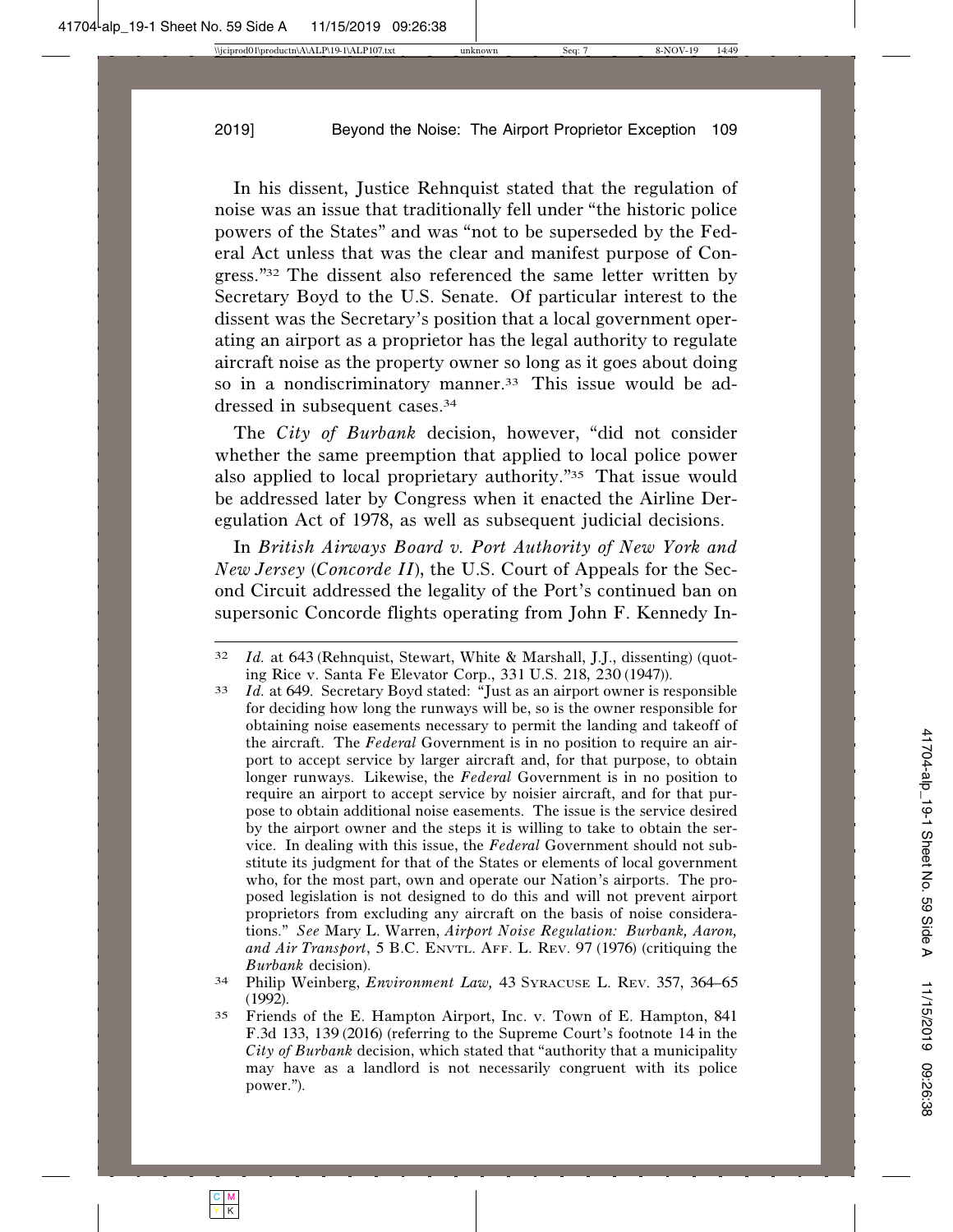ternational Airport in New York as it was directed to "develop a noise standard" without unreasonable delay.36 Three months earlier, the Court had ruled that the Port had the legal authority "to promulgate reasonable, nonarbitrary and nondiscriminatory regulations that establish acceptable noise levels for the airport and its immediate environs" so long as the regulations did not create an undue burden on commerce.37

The Second Circuit revisited this matter after the Port Authority failed to "promulgate a noise rule equally applicable to all planes landing at Kennedy, without the court's intervention on the details of the Rule."38 The court noted that the Port Authority had enacted a regulation in 1951 that required aircraft operators to obtain approval from the authority before it used one of its facilities.39 This rule was in place in order to support the development of quieter aircraft and to provide the authority with the right to prohibit the operation of "certain jet airplanes whose din was deemed intolerable to surrounding communities."40

The Port Authority developed a more sophisticated manner of determining permissible noise levels at Kennedy Airport. In 1958, the agency adopted 112 perceived noise in decibels (PNdB) "as registered at selected monitoring points, to be the maximum permissible noise limit for all aircraft wishing to use" the airport.41 This standard ensured "that the next generation of civil aircraft be no louder than its noisiest predecessor" and thereby preventing "further deterioration" of the area near the airport.42

In its opinion, the court delineated the responsibilities between the federal government and local operators in regulating airport noise. The court stated:

> The task of protecting the local population from airport noise, however, has fallen to the agency, usually of local government, that owns and operates the airfield. *Air Transport Assn. v. Crotti*, 389 F. Supp. 58 (N.D. Cal. 1975) (three-judge court); *National Aviation v. City of Hayward*, 418F. Supp.

- $\begin{array}{cc} 41 & Id. \\ 42 & Id. \end{array}$
- *Id.*

<sup>36</sup> *Concorde II*, <sup>564</sup> F.2d at 1004. <sup>37</sup> British Airways v. Port Authority, 558F.2<sup>d</sup> <sup>75</sup>, <sup>84</sup>–<sup>85</sup> (2d Cir. 1977) (*Concorde I*).

<sup>38</sup> *Concorde II*, <sup>564</sup> F.2d at 1005. <sup>39</sup> *Id.*

<sup>40</sup> *Id.*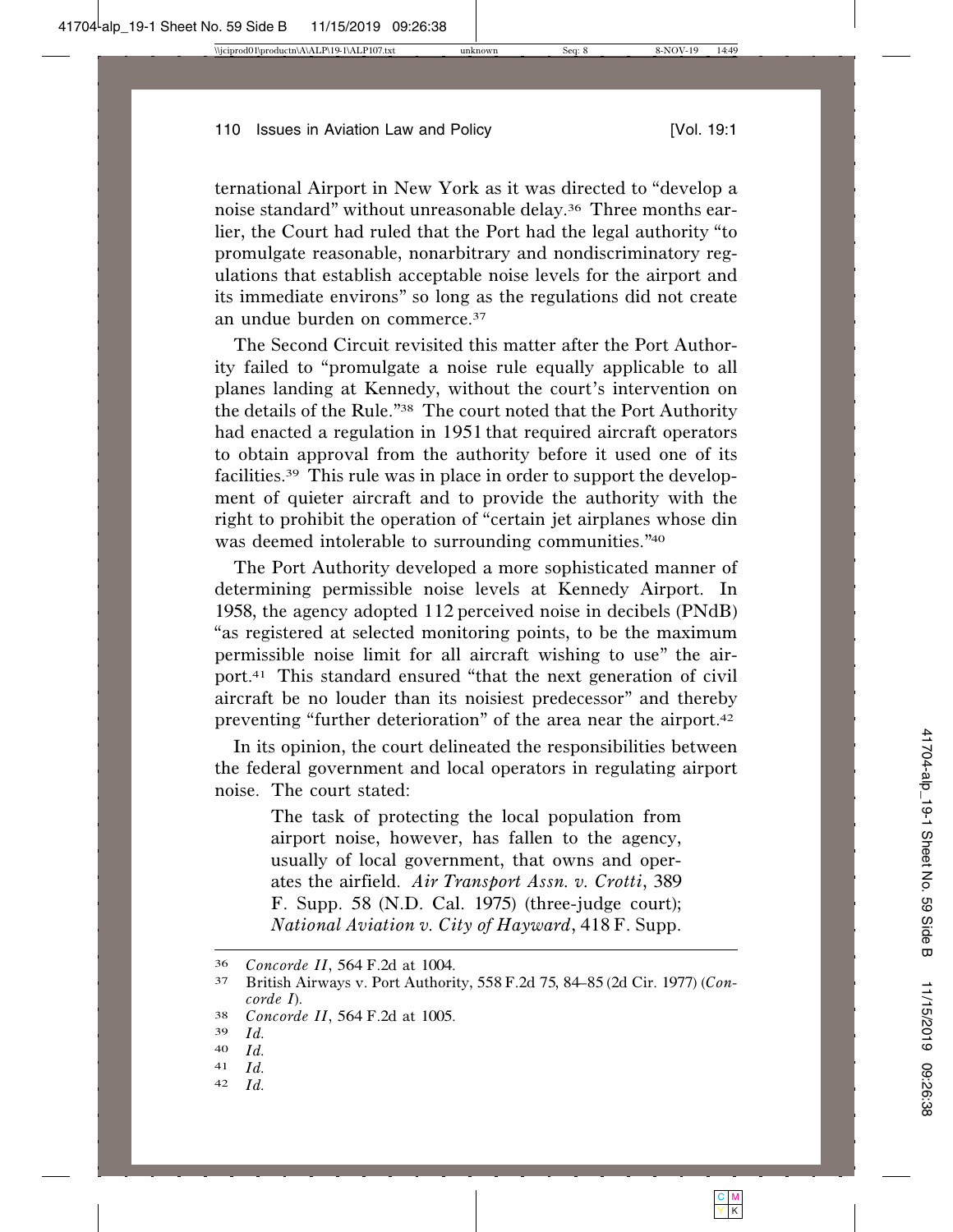417 (N.D. Cal. 1976). It seemed fair to assume that the proprietor's intimate knowledge of local conditions, as well as his ability to acquire property and air easements and assure compatible land use, *cf. Griggs v. Allegheny County*, 369 U.S. 84, 7 L. Ed. 2d 585, 82 S. Ct. 531 (1962), would result in a rational weighing of the costs and benefits of proposed service. Congress has consistently reaffirmed its commitment to this two-tiered scheme, and both the Supreme Court and executive branch have recognized the important role of the airport proprietor in developing noise abatement programs consonant with local conditions.<sup>43</sup>

In holding that the Port Authority had unlawfully imposed a ban on the operation of the Concorde at Kennedy Airport, the Court of Appeals noted that its ruling "does not deny the Port Authority the power to adopt a new, uniform and reasonable noise standard in the future."44

The legacy of the *Concorde* cases made it clear that any regulations adopted by a local governmental authority must be reasonable and non-arbitrary.45 The use of technology to adopt noise standards backed by science would be critical for local governments moving forward. Coupled with the *Burbank* decision, it also became clear that the federal government, vis-à-vis both the courts and the executive branch, was concerned about the impact of airport noise regulations on the national air transportation system.

# **III.** *The Airline Deregulation Act of 1978 and the Increased Federal Role in Regulating Airport Noise*

As aircraft operations increased during much of the second half of the 20th century, the concerns about aircraft noise increased as well. The Noise Control Act of 1972 (as discussed *supra*) con-

<sup>43</sup> *Id.* at 1010–11 (citation omitted).

<sup>44</sup> *Id.* at 1012–13. The Court also stated in a footnote that "[o]f course, the Port Authority must afford all aircraft, including the Concorde, a fair and equal opportunity to meet the requirements of any future noise rule." *Id.* at 1013 n.12.

<sup>45</sup> *Concorde I*, 558 F.2d at 84–85; Maravilla, *supra* note 7, at 558.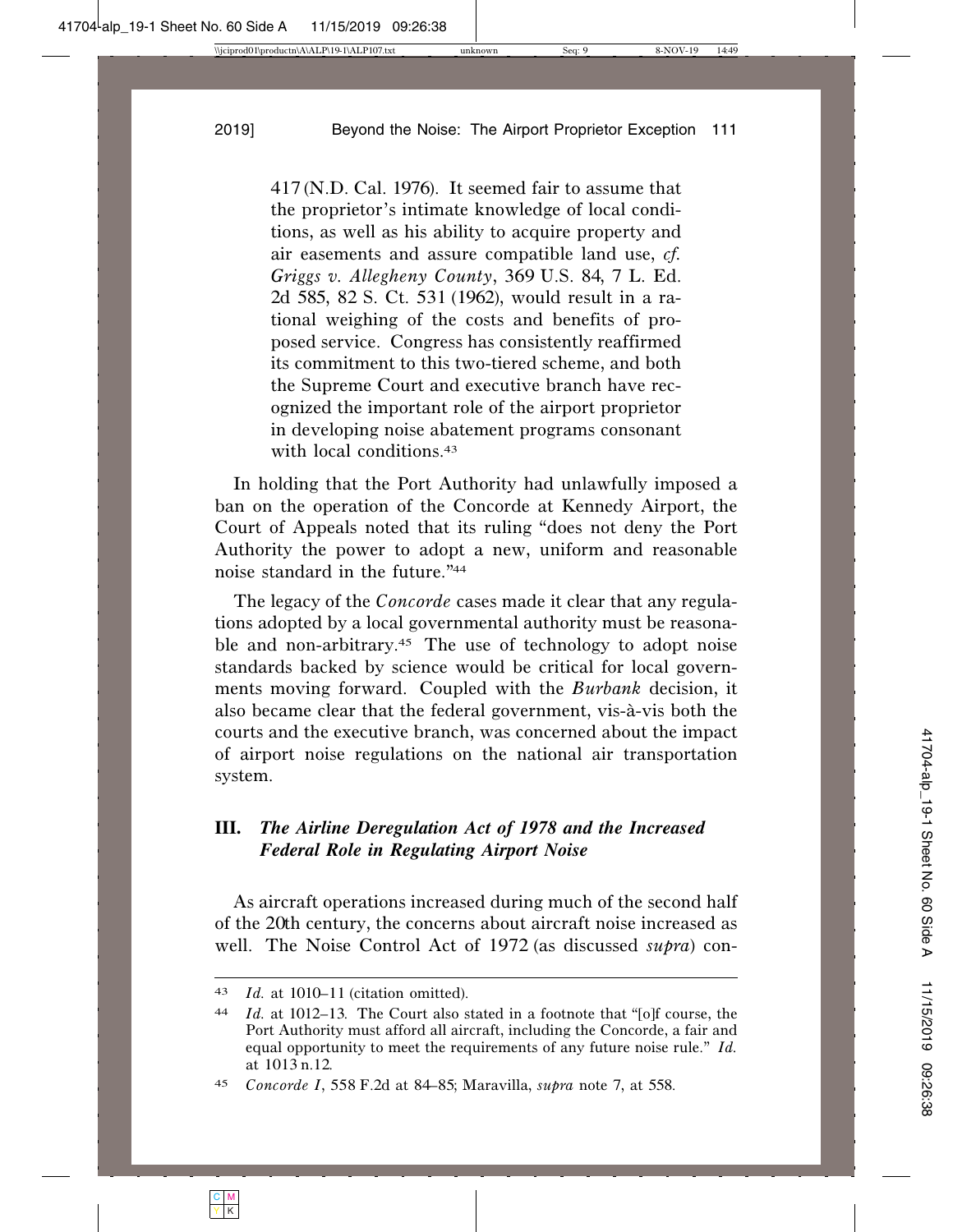ferred on the Environmental Protection Agency (EPA) the primary federal role in the regulation of aircraft noise.<sup>46</sup>

In 1978, Congress passed the Airline Deregulation Act of 1978 (ADA), a landmark piece of legislation that deregulated the domestic airline market.47 The ADA included a provision which specifically prohibited states or local governments from enacting or enforcing "a law, regulation, or other provision having the force and effect of law related to a price, route, or service of an air carrier."48 Congress, however, also included this language in the ADA: "This subsection does not limit a State, political subdivision of a State, or political authority of at least 2 States that owns or operates an airport served by an air carrier holding a certificate issued by the Secretary of Transportation from carrying out its proprietary powers and rights."49

Congress also enacted laws that were focused on aircraft noise. The Aviation Safety and Noise Abatement Act of 197950 provided "financial and legal incentives for airports to implement noise mitigation programs to proactively address noise issues."51 Due to concerns about the growing "patchwork of local airport noise and access restrictions" that could adversely impact the national air transportation system, Congress enacted the Airport Noise and Capacity Act of 1990 (ANCA).52 The law required a "mandatory phase-out of certain Stage 2 aircraft."<sup>53</sup>

ANCA also narrowed the airport proprietor exception as it required federal approval to "adopt noise restrictions."54 For example, if an airport operator wants to restrict Stage 3 aircraft, it must get approval from "all aircraft operators" or the Secretary of

- 48 49 U.S.C. § 41713(b)(1) (2019).
- 49 49 U.S.C. § 41713(b)(3) (2019).
- 50 Pub. L. No. 96-193, 94 Stat. 50 (1980), *repealed & restated by* Pub. L. No. 103-272, § 7(b), 108 Stat. 379 (1994) & Pub. L. No. 103-429, § 11(b), 108 Stat. 4391 (1994) (codified as amended in scattered sections of 49 U.S.C.).

- 52 49 U.S.C. §§ 47521–47534.
- 53 *Id.*; 49 U.S.C. § 47524(a); 14 C.F.R. § 161.6.
- 54 *Id.*; 14 C.F.R. pt. 161 (2019).

<sup>46</sup> Pub. L. No. 92-574, 92 Stat. 1239 (codified as amended at 49 U.S.C. § 1431 (1976 & Supp. 1994)). *See* John J. Jenkins Jr., *The Airport Noise and Capacity Act of 1990: Has Congress Finally Solved the Aircraft Noise Problem?*, 59 J. AIR L. & COM. 1023, 1033 (1994).

<sup>47</sup> Airline Deregulation Act of 1978, Pub. L. No. 95-504, 92 Stat. 1705 (codified as amended at 49 U.S.C. § 41713 (2000)).

<sup>51</sup> *See* W. Eric Pilsk, *Airport Noise Litigation in the 21st Century: A Survey of Current Issues*, 11 ISSUES AVIATION L. & POL'Y 372, 388 (2012).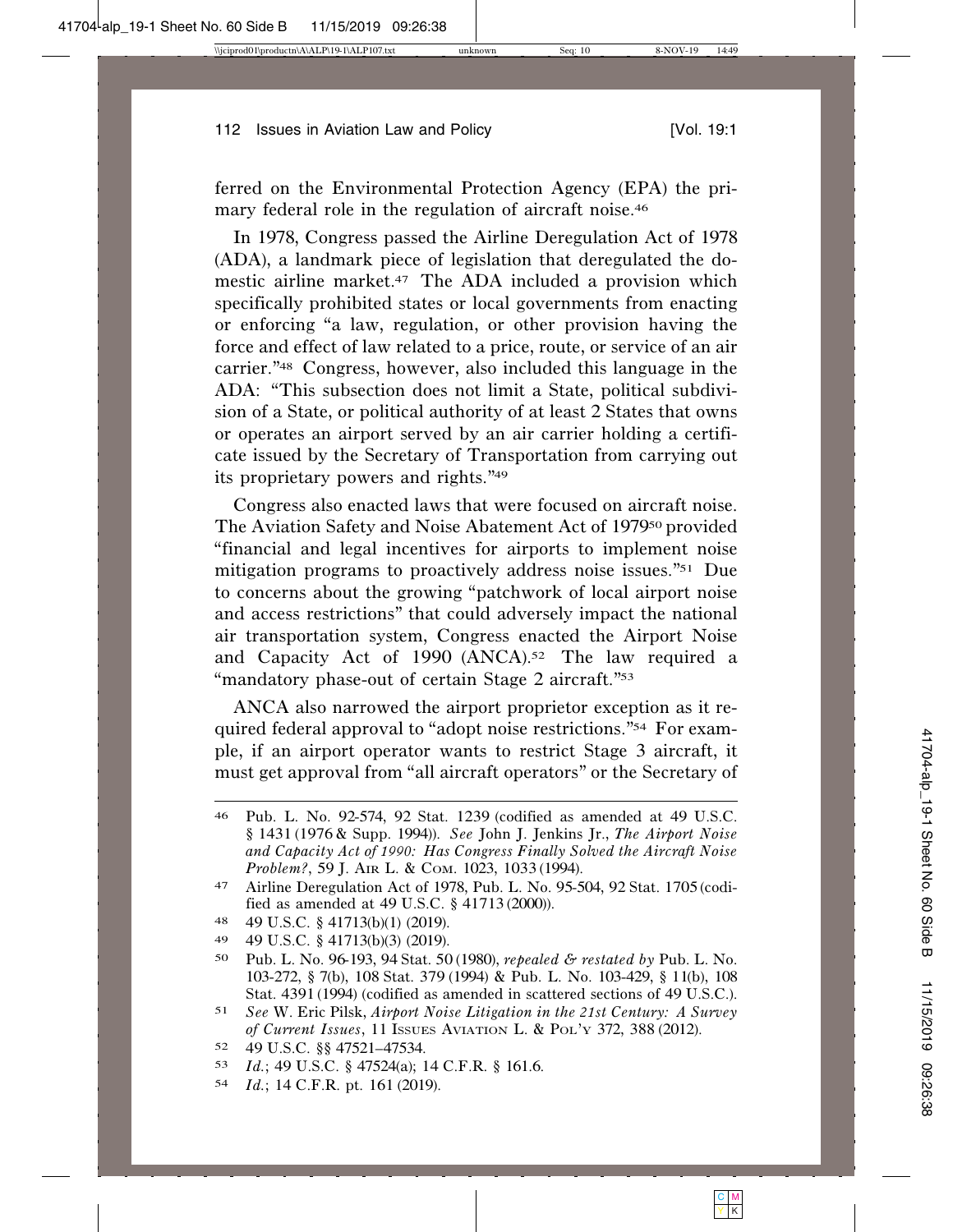Transportation (e.g., FAA).<sup>55</sup> Restrictions for which FAA approval is required include:

- A. a restriction on noise levels generated on either a single event or cumulative basis;
- B. a restriction on the total number of Stage 3 aircraft operations;
- C. a noise budget or noise allocation program that would include Stage 3 aircraft;
- D. a restriction on hours of operations; and
- E. any other restriction on Stage 3 aircraft.<sup>56</sup>

# **IV.** *Airport Litigation and the Impact it Had on the Long Beach Airport*

Because the ADA does not define what constitutes *proprietary powers and rights*, the courts have done so on "on a case-by-case basis."57 A number of cases have specifically addressed noise regulations enacted by government-operated airports under the proprietary rights exception. In *Alaska Airlines, Inc. v. City of Long Beach*, the Ninth Circuit Court of Appeals was asked to review the District Court's order regarding the issuance of a permanent injunction of the City of Long Beach's noise control ordinance

- (1) To assure the full utilization of Dulles;
- (2) To preserve the short- and medium-haul nature of National; and
- (3) To eliminate the inequity of the prior rule, with its exceptions for the grandfathered cities.

<sup>55</sup> 49 U.S.C. § 47524(c)(1); 14 C.F.R. pt. 161 (2019).

<sup>56</sup> 49 U.S.C. § 47524(c)(1); 14 C.F.R. § 161.7 (2019).

<sup>57</sup> Maravilla, *supra* note 7, at 553. *See Friends of the E. Hampton Airport, Inc.*, 841 F.3d 133; Nat'l Bus. Aviation Ass'n v. City of Naples Airport Auth., 162 F. Supp. 2d 1343 (M.D. Fla. 2001); SeaAir NY, Inc. v. City of New York, 250F.3d 183 (2d. Cir. 2001); Nat'l Helicopter Corp. of Am. v. City of New York, 137F.3d 81 (2d Cir. 1998); Santa Monica Airport Ass'n v. City of Santa Monica, 659 F.2d 100, 104 (9th Cir. 1981). *See also* City of Houston v. Fed. Aviation Admin., 679 F.2d 1184, 1187 (5th Cir. 1982). In *City of Houston*, the City and American Airlines challenged the FAA's authority to enact a perimeter rule restricting service to airports greater than 1,000 statute miles from National Airport. The FAA was considered the proprietor of both National and Dulles Airports. The purpose of the amended regulation was:

In so holding, the Fifth Circuit noted that "the FAA is not the typical airport proprietor."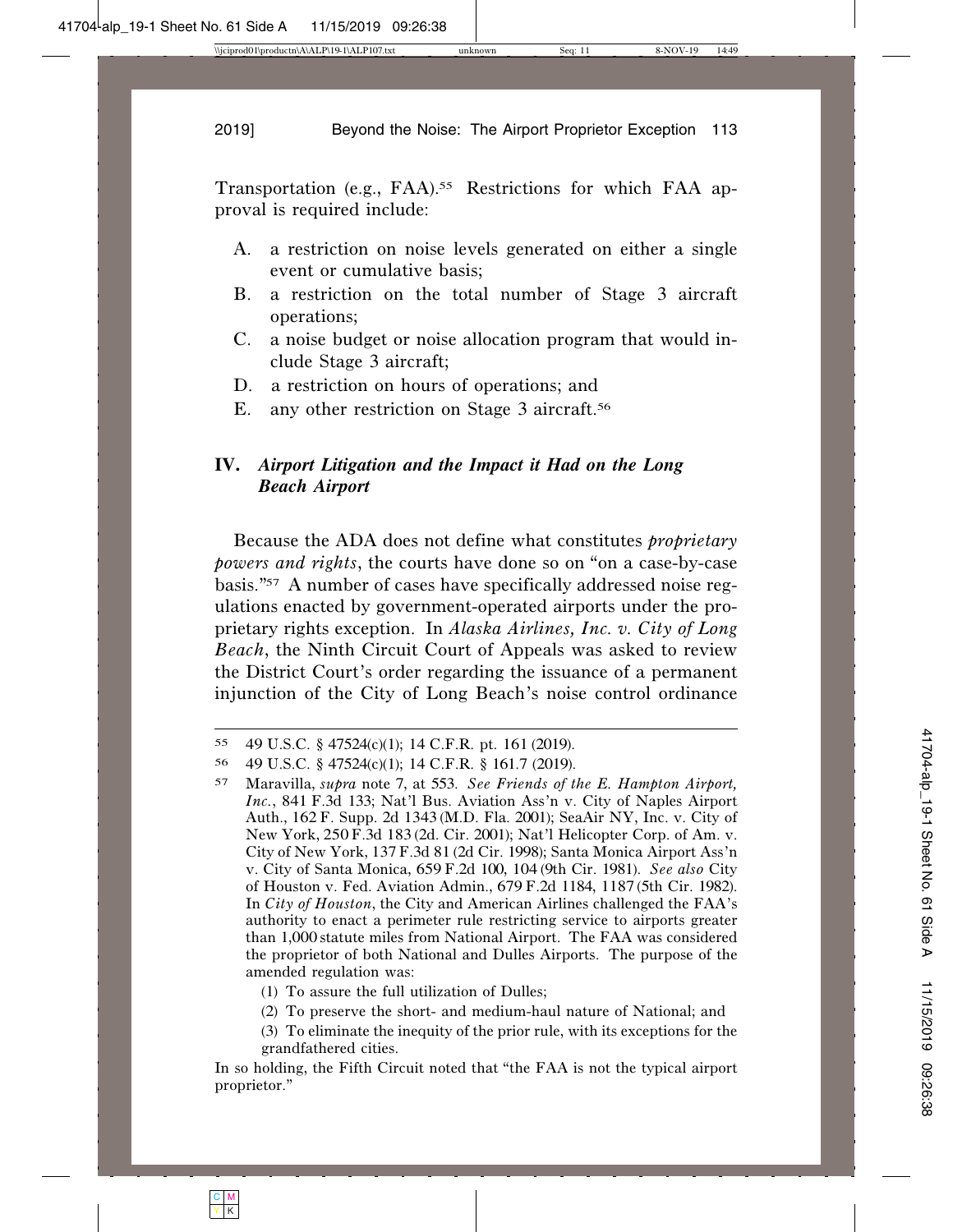that regulated the number of air carrier flights.<sup>58</sup> The permanent injunction was issued after 10 years of litigation.<sup>59</sup>

The Long Beach Airport, like many similar facilities, has been surrounded by residential housing since it opened in 1923.<sup>60</sup> The city's first airport noise control ordinance was adopted in 1981 and it only allowed air carriers to operate 15 flights per day.61 In December 1983, two years after Alaska Airlines (later joined by other carriers) initiated this litigation, the district court ruled "that there was an insufficient basis to support the fifteen-flight restriction" and "entered a preliminary injunction prohibiting the city from reducing the number of daily carrier flights below eighteen."62

On appeal, the appellee airlines argued that the ordinance's indemnity clause precluded the city from applying the proprietor exemption because, in effect, this provision shifted "liability to airport users."63 The provision stated:

> Commencement of flight operations at Long Beach airport shall be deemed to constitute an undertaking to indemnify the City of Long Beach for any judgment for nuisance, noise, inverse condemnation or other damages awarded against the City as a result of flight operations of that user at the Long Beach airport.64

The airlines argued that because this provision was in the ordinance, "the reasons for allowing the municipality to regulate air-

<sup>58</sup> 951 F.2d 977 (9th Cir. 1991).

<sup>59</sup> *Id.* at 980. An overview of the city's lengthy litigation history is set forth in Memorandum, City Attorney's Opinion Regarding Federal Inspection Station (FIS), City of Long Beach Office of the City Attorney (Oct. 4, 2016), http://www.lgb.org/civicax/filebank/blobdload.aspx?BlobID=3133 [hereinafter FIS Memorandum].

<sup>60</sup> *Alaska Airlines*, 951 F.2d at 981.

<sup>61</sup> FIS Memorandum, *supra* note 59.

<sup>62</sup> *Alaska Airlines*, 951 F.2d at 981. After the preliminary injunction was entered, the City of Long Beach initiated a noise study in order to comply with the then FAA regulatory scheme calling "for development of a 'noise compatibility program'." *Id.* at 982. The city submitted its noise compatibility program plan along with an "implementing ordinance to the FAA" for review in 1986. The FAA failed to issue its approval of the plan during the subsequent  $5\frac{1}{2}$  years. *Id.* 

<sup>63</sup> *Id.*

<sup>64</sup> *Id.* (citing LONG BEACH, CA. MUN. CODE § 16.45.130 (1981)).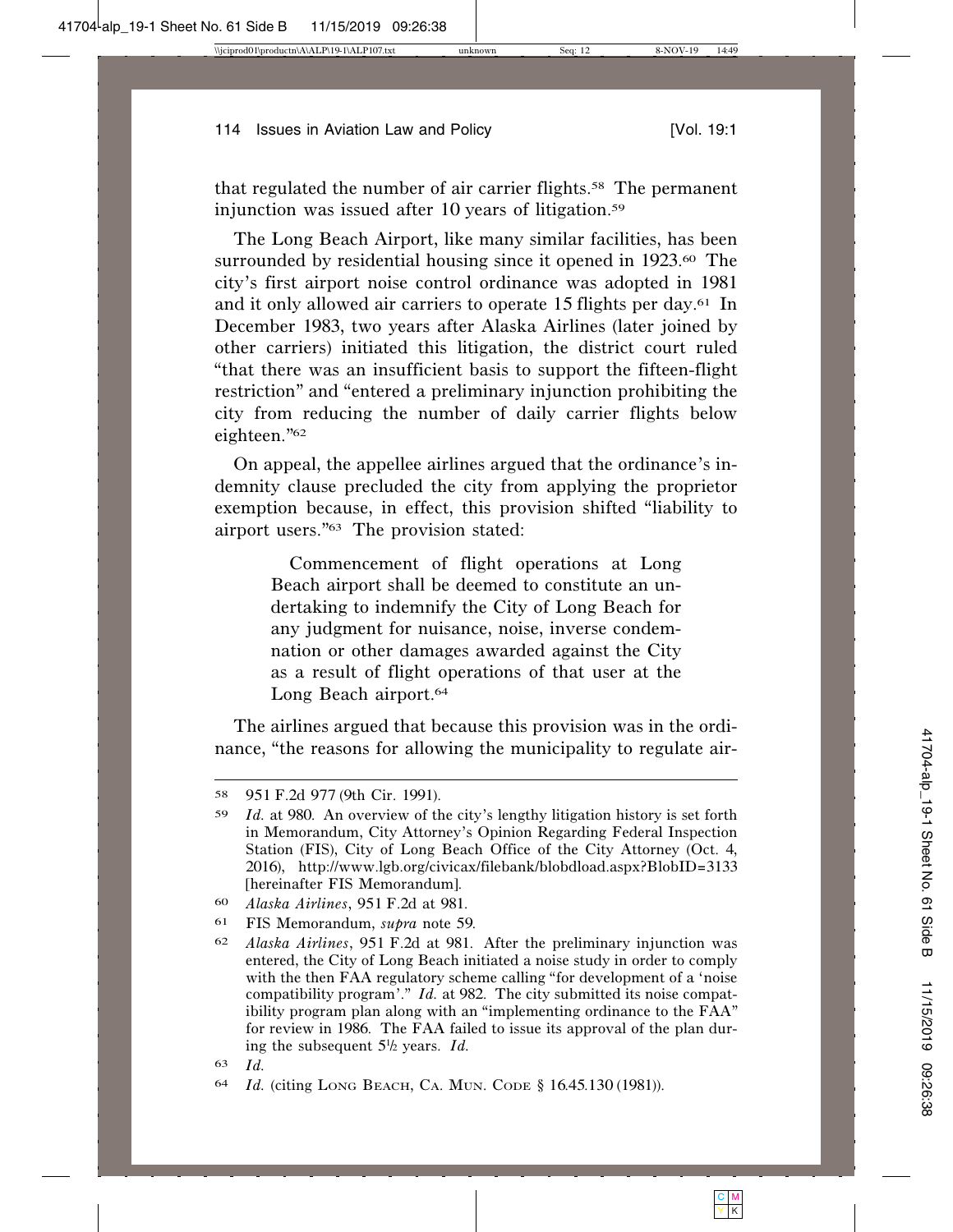port noise as a proprietor disappeared."65 The Circuit Court of Appeals found this argument to be without merit. The Court acknowledged that a government "may contract away its proprietorship rights, and thus lose the right to regulate noise."66 The Court, however, determined that this ordinance only allowed the city "a right of recovery" against the airlines for "damages actually awarded against" it.67 The Court also stated that an airport proprietor "should be allowed to define the threshold of its liability, and to enact noise ordinances under the municipal-proprietor exemption if it has a rational belief that the ordinance will reduce the possibility of liability or enhance the quality of the City's human environment."68 The city was, therefore, still liable for the noise and therefore a proprietor of the airport.69

The Court also addressed whether the City of Long Beach ordinance "impermissibly burdened interstate commerce,"70 and concluded that the ordinance treated "interstate and intrastate flights" the same way as it did airlines from California and those from outside the state.71 The Court also noted that "[t]he goal of reducing airport noise to control liability and improve the aesthetics of the environment is a legitimate and permissible one."72 The Court was neither persuaded that the ordinance provisions were "completely arbitrary or unreasonable" nor that the ordinance constituted a violation of the airlines' equal protection rights.73

<sup>65</sup> *Id.*

<sup>66</sup> *Id.* at 983 (citing Pirolo v. City of Clearwater, 711 F.2d 1006, 1009–10, *reh'g denied*, 720 F.2d 688 (11th Cir. 1983)).

<sup>67</sup> *Id.* at 983.

<sup>68</sup> *Id.* (citing Santa Monica Airport Ass'n v. City of Santa Monica, 659F.2d 100, 104 n.5 (9th Cir. 1981)).

<sup>69</sup> *Id.*

<sup>70</sup> *Id.* The District Court had ruled that the ordinance was facially neutral. Even after weighing the "'valid concerns of the Long Beach community' against 'the demand for vibrant, safe, fair and efficient national transportation system,'" the District Court concluded that the ordinance "impermissibly burdened interstate commerce." *Id.*

<sup>71</sup> *Id.* at 985.

<sup>72</sup> *Id.* at 984 (citing Santa Monica Airport Ass'n v. City of Santa Monica, 659 F.2d 100, 104 n.5 (9th Cir. 1981)).

<sup>73</sup> *Id.* at 985–86.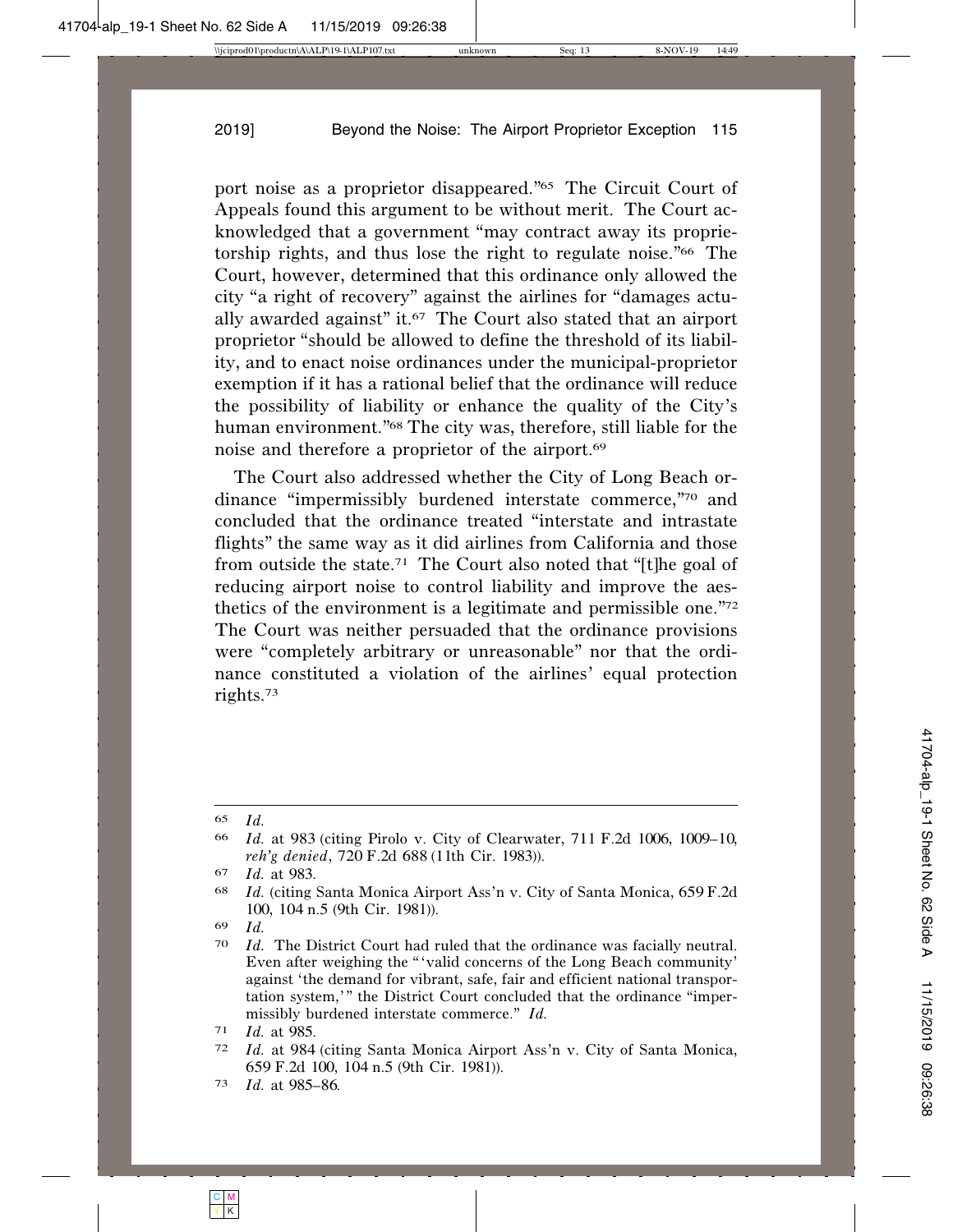The issue that resulted in the Court ruling in favor of the carriers had to do with procedural due process.74 The City of Long Beach ordinance authorized the airport manager to force airlines to reduce flights at the airport without a hearing after determining that "a carrier exceeds a certain cumulative noise level and had the highest average single event noise exposure level (SENEL)."75 The ordinance also provided that the decision "shall be conclusive unless it is demonstrated to lack a rational basis."76 Moreover, the ordinance did not set forth any procedures for airlines to challenge this decision.<sup>77</sup> Given that the ordinance required the airport manager to force an airline with the "highest average single event noise level" to reduce flights, the Court reasoned that at least one carrier would certainly be adversely affected by this provision because the "threat of action" was real.78 Accordingly, the Court held that the "absence of adequate procedural protections" resulted in a constitutional violation. The Court's decision in this case was narrow.

The appeal and eventual settlement of this case in 1995 came amidst the changing landscape regarding the regulation of aviation noise in the United States. Congress enacted ANCA while this case was being appealed. It is clear that the potential changes to the ordinance (whether the result of legislative action by the City of Long Beach or because of the long-standing litigation) could have created additional problems for the city.

The City of Long Beach Airport was required to allow 41 airline flight operations (one departure/one arrival) by the District Court in 1988.79 The city, as a result of its settlement with the airlines, adopted its Airport Noise Compatibility Ordinance in 1995. That ordinance also allows a minimum of 41 air carrier flight operations per day. The FAA has stated that the ordinance, as currently enacted, is exempt from ANCA.80

78 *Id.* at 987.

<sup>74</sup> *Id.* at 988. This is particularly important in this case because the ordinance contained a nonseverability clause that would require the entire ordinance to be invalid if one or more provisions were found to be unlawful.

<sup>75</sup> *Id.* at 986.

<sup>76</sup> *Id.*

<sup>77</sup> *Id.*

<sup>79</sup> FIS Memorandum, *supra* note 59.

<sup>80</sup> *Id.*, Exhibit A (Letter from James W. Whitlow, Deputy Chief Counsel, FAA, to Chris Kunze, Manager, Long Beach Airport).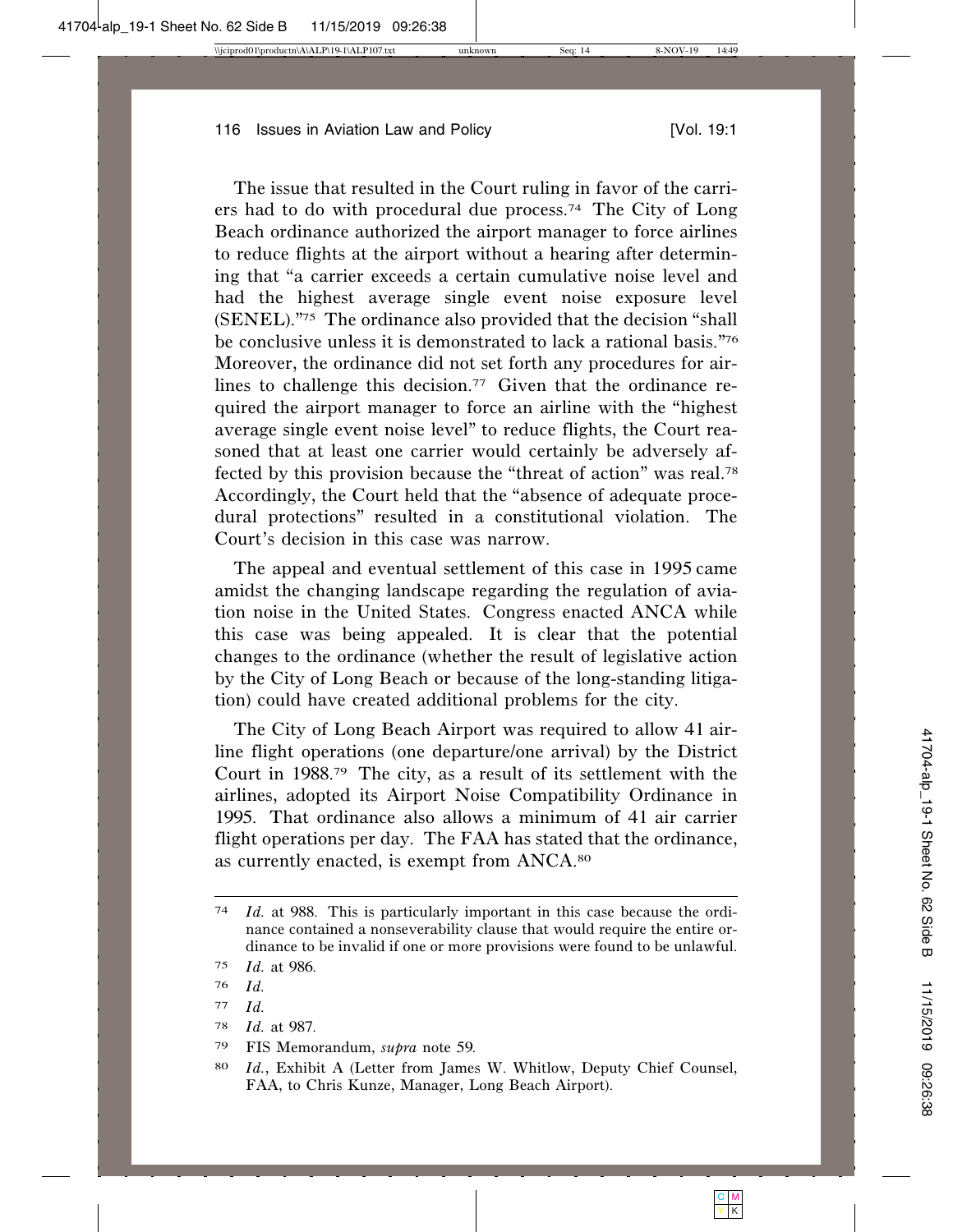### **V.** *The Long Beach Airport Noise Ordinance*

As discussed *supra*, the City of Long Beach's attempts to regulate airport noise has evolved through a history of litigation between the city, the FAA, and other stakeholders.81 The city's Airport Noise Compatibility Ordinance82 regulates aircraft noise by establishing permissible levels of single event noise limits for all categories of airport users as established under the ordinance.83

The ordinance creates a noise budget for each user group. The categories of airport users include air carriers, commuter carriers, industrial operators, charter operators, and general aviation.84 The initial noise budgets for air carriers and commuter carriers were developed based on recorded noise level data for the twelve months ending October 31, 1990.<sup>85</sup> The ordinance encourages airlines to operate aircraft with the "lowest average noise" levels.86

The ordinance imposes "single event noise limits for categories of [a]irport users in order to reduce such group's cumulative noise levels."87 Between the hours of 7 a.m. and 10 p.m., for example, the single event noise exposure level is set at 102.5 decibels for departures and 101.5 decibels for arrivals.88 Between the hours of 6-7 a.m. and 10-11 p.m., the single event noise exposure level is

<sup>81</sup> Long Beach Airport Fact Sheet–Noise Compatibility Ordinance, http:// www.lgb.org/civicax/filebank/blobdload.aspx?BlobID=3332. *See* FIS Memorandum, *supra* note 59.

<sup>82</sup> LONG BEACH, CAL., MUN. CODE ch. 16.43 (1999), http://www.lgb.org/ civicax/filebank/blobdload.aspx?BlobID=2764.

<sup>83</sup> *Id.* ch. 16.43.010.A.

<sup>84</sup> *Id.* chs. 16.43.010, 16.43.050.B. The ordinance defines "air carriers" as scheduled carriers, certificated under FAR Parts 121, 125, or 135, operating aircraft having a certificated maximum takeoff weight of seventy-five thousand (75,000) pounds or more, transporting passengers or cargo. The ordinance defines "commuter carriers" as entities (certificated as FAA Part 121 or 135) operating aircraft with a "certificated takeoff weight less than seventy-five thousand." *Id.* ch. 16.43.010.D.

<sup>85</sup> *Id.* ch. 16.43.050.C.

<sup>86</sup> *Id.* ch. 16.43.060.E.2.

<sup>87</sup> *Id.* ch. 16.43.040. Military and public aircraft are not included in the formulation of the noise budgets because the city is not liable for noise for those two categories of aircraft operations. *Id.* ch. 16.43.040.A.

<sup>88</sup> *Id.* ch. 16.43.040.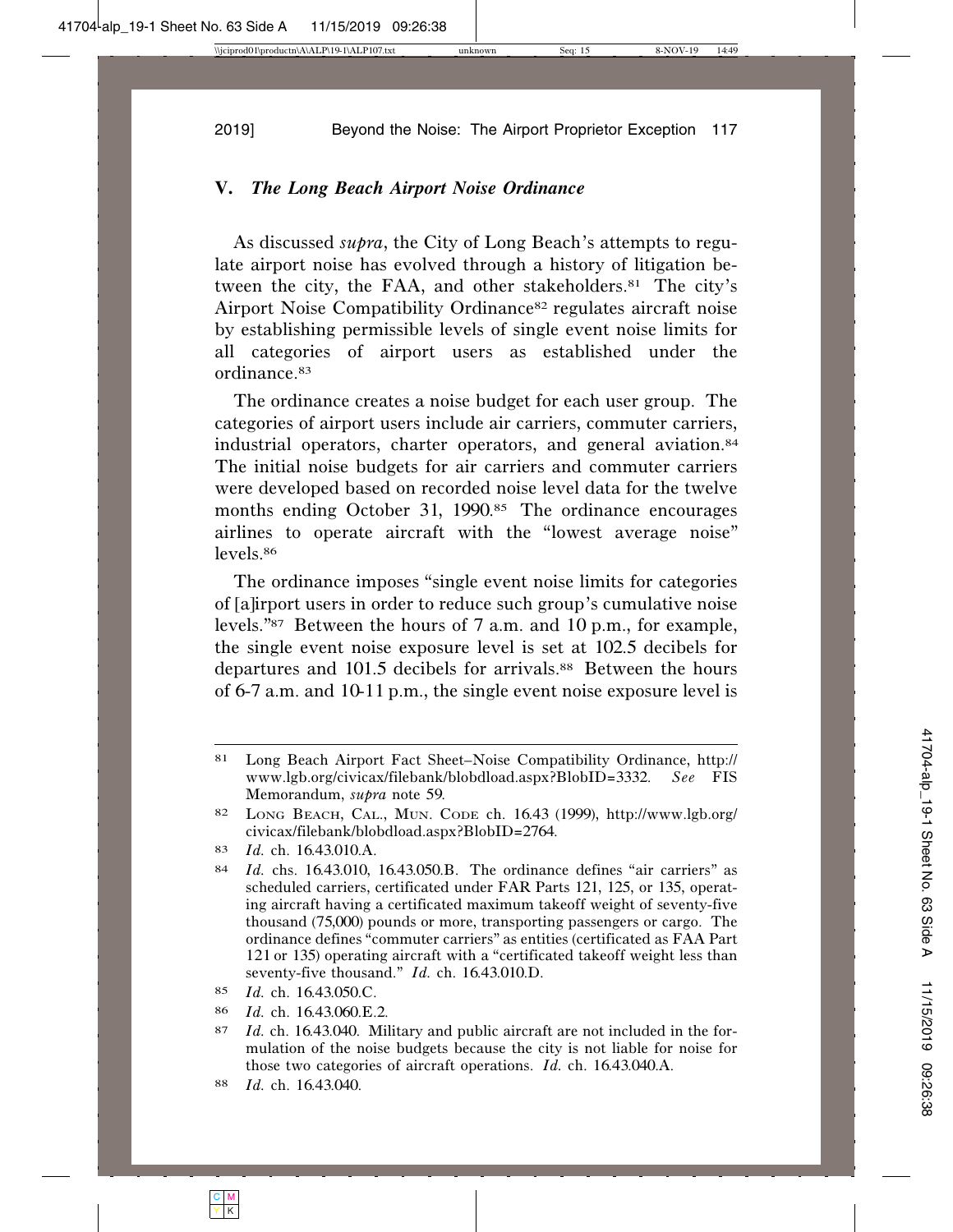90 decibels.89 Between 11 p.m. and 6 a.m., when many residents are sleeping, the single event noise limit is 79 decibels.<sup>90</sup>

Neither air nor commuter carriers (e.g., airline operators) are allowed to schedule flights (arrivals or departures) between 10:00 p.m. and 7:00 a.m.91 The ordinance, however, does allow for a violation occurring between 10-11 p.m. (e.g., late flight arrival at 10:30 p.m.) to be waived if it is the result of an "unanticipated delay" which is beyond the "reasonable control of the aircraft Owner/Operator."92 The following qualify as situations beyond the control of the operator:

- A. Mechanical failure (unplanned maintenance)
- B. Weather conditions
- C. Air traffic control93

# **A.** *Slot Allocation Issues*

The ordinance provides that air carriers may operate no fewer than 41 slots (one departure and one arrival comprise a slot) per day from the airport while commuter carriers have a minimum of 25 slot pairs per day.94 Under the ordinance, an increase in flights (air carrier and commuter carrier) can be approved so long as the airport manager "determines that initiation of service utilizing those Flights will not" result in each group exceeding the Community Noise Equivalent (CNEL) budget limits.95 In 2016, the Long Beach Airport allocated nine "supplemental" slots (departure and landing), resulting in air carriers being able to operate up to 50 operations per day.<sup>96</sup>

- 91 *Id.* ch. 16.43.060.D.5, E.6.
- 92 *Id.* ch. 16.43.040.B.
- 93 *Id.*

<sup>89</sup> *Id.*

<sup>90</sup> *Id.*

<sup>94</sup> *Id.* ch. 16.43.060.E. *See* FIS Memorandum, *supra* note 59 (explaining the rather lengthy litigation history involving attempts to regulate noise activity at the airport and its impact on slots).

<sup>95</sup> Long Beach Airport Fact Sheet–Noise Compatibility Ordinance, *supra* note 81; LONG BEACH, CAL., MUN. CODE ch. 16.43.040.

<sup>96</sup> Supplemental flights are those additional operations (beyond the minimum 41 flights) that can be awarded to carriers because the "cumulative noise generated by Air Carrier Operations during the prior twelve month period" is under the CNEL budget. Those flights can be awarded for a one-year period, subject to renewal. LONG BEACH, CAL., MUN. CODE ch. 16.43.060.E.3-5.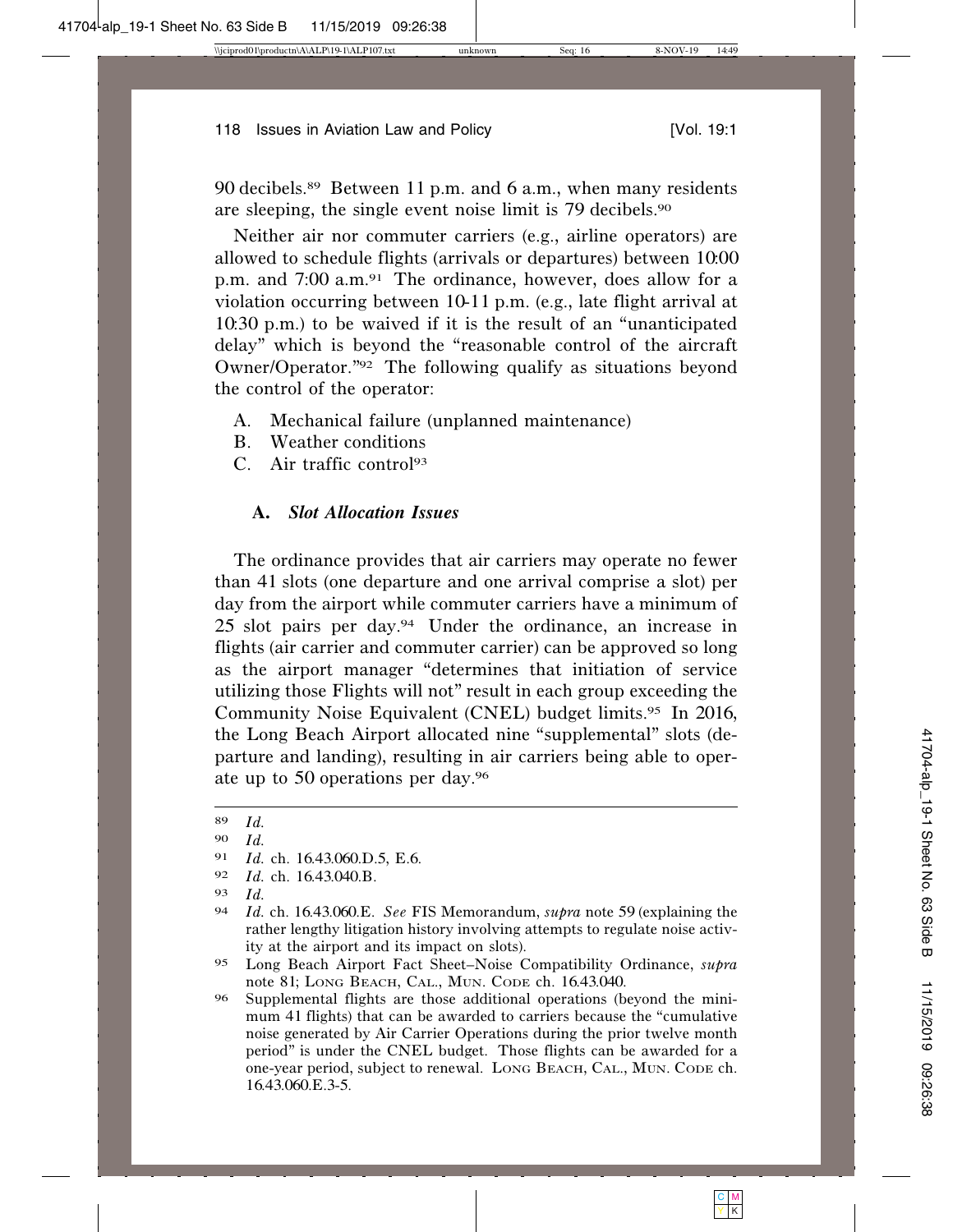In 2001, the City of Long Beach allocated 27 slots to JetBlue Airways.97 The carrier had as many as 35 slots at the airport in August 2018.98 Over the past few years, concerns have been raised about the underutilization of slots by carriers at the airport.99 Until spring 2019, airlines with allocated slots, at a minimum, had to utilize "at least four flights per slot per week over any 180-day period" or use the "slot at least 57% of the time over a six-month period, or risk forfeiting the slot."100 JetBlue, as the largest carrier at the airport, appeared to have underutilized slots because it was losing money on certain routes.101

Given that capacity (as measured by slots) is constrained at the airport, the underutilization of allocated slots can be anticompetitive and adversely affect the traveling public.102 As such, the City of Long Beach amended its allocation resolution and now requires carriers to utilize a slot at least 60 percent of a month, 70 percent of each quarter, and 85 percent for each calendar year.<sup>103</sup> Given that there is a waiting list for carriers seeking slots at the airport, this new policy will be effective in ensuring that carriers utilize their slots while also ensuring a better competitive environment at the airport.

- 100 Nahigyan, *supra* note 98.
- 101 Snyder, *supra* note 99.

103 Memorandum–Implementation of Amended Allocation Resolution, *supra* note 102.

<sup>97</sup> FIS Memorandum, *supra* note 59, Exhibit A (Letter from James W. Whitlow, Deputy Chief Counsel, FAA, to Chris Kunze, Manager, Long Beach Airport).

<sup>98</sup> Pierce Nahigyan, *New Rules Passed For Flight Slots at Long Beach Airport, Airlines Split on the Issue*, LONG BEACH BUS. J. (Dec. 3, 2018), https://www.lbbusinessjournal.com/new-rules-passed-for-flight-slots-atlgb/.

<sup>99</sup> Brett Snyder*, Long Beach Chooses Southwest over JetBlue with Slot Rule Changes*, CRANKY FLIER (Nov. 27, 2018), https://crankyflier.com/2018/11/ 27/long-beach-chooses-southwest-over-jetblue-with-slot-rule-changes/.

<sup>102</sup> Nahigyan, *supra* note 98; Memorandum, Long Beach Airport–Implementation of Amended Allocation Resolution, Claudia Lewis, City of Long Beach Airport Interim Director (Apr. 3, 2019), http://www.longbeach.gov/ globalassets/city-manager/media-library/documents/memos-to-the-mayortabbed-file-list-folders/2019/april-3—2019—-long-beach-airport—-imple mentation-of-amended-allocation-resolution [hereinafter Memorandum– Implementation of Amended Allocation Resolution].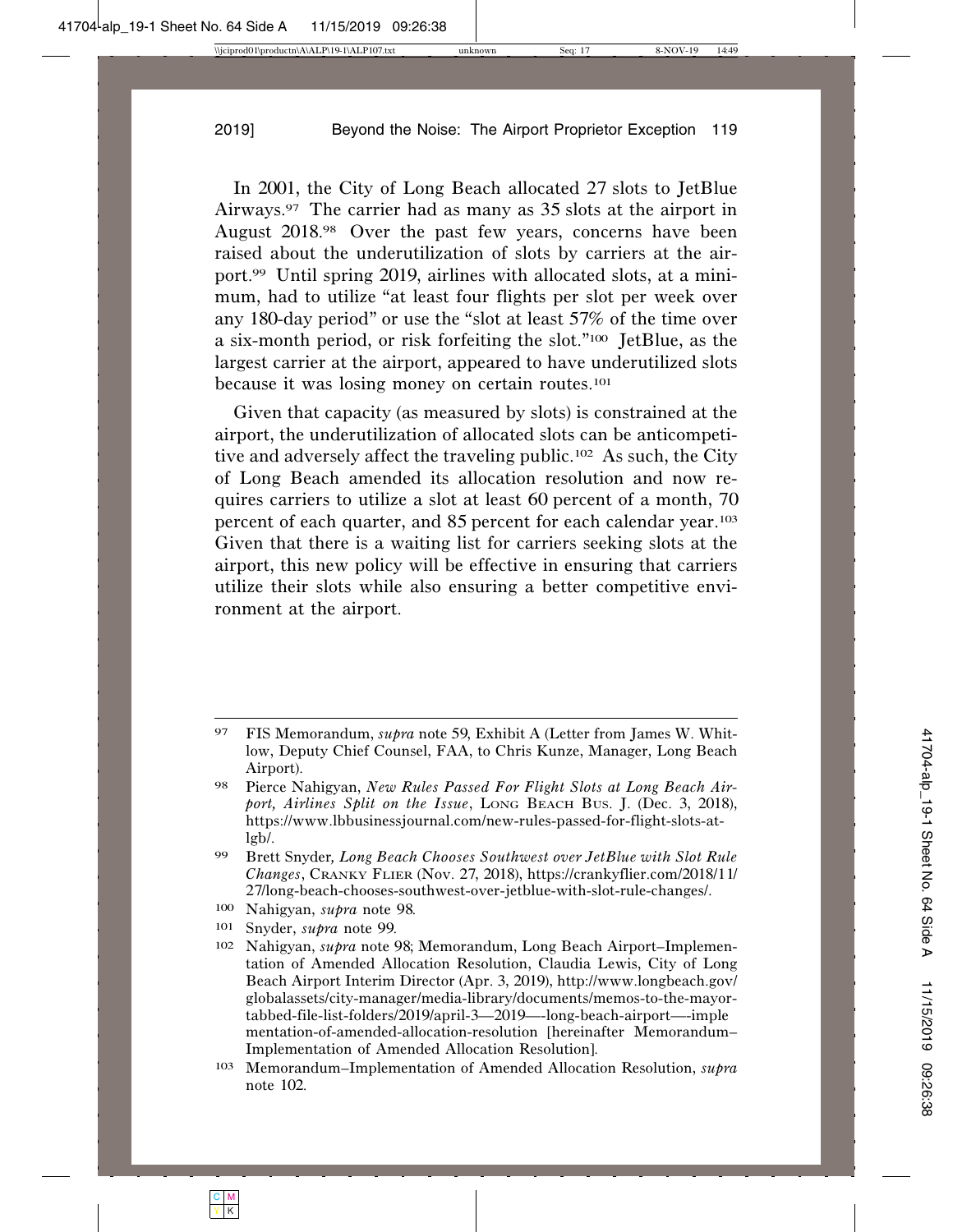#### **B.** *Ordinance Enforcement*

The city's Airport Noise and Operations Monitoring System (ANOMS) relies on 18 noise monitors placed in various parts of the city to monitor compliance.104 Those who violate the Noise Compatibility Ordinance face a progressive system of sanctions.105 First-time violators receive a written notice of the violation, which includes language requiring that the operator (e.g., air carrier) take steps to become compliant with the ordinance.106 A second violation involves a written notice and a request that the operator provide the airport manager with a copy of a noise abatement plan with an explanation as to how the operator will ensure future compliance with the city's ordinance.107 A third violation will result in a \$100 fine.108 Any subsequent violation occurring within a 12-month period will result in a fine of \$300.<sup>109</sup>

The ordinance policy appears to be effective in providing an enforcement mechanism through both criminal enforcement and administrative fees.110 In 2018, there were 378 aircraft noise violations at the airport; 240 were from air carriers operating at the airport.111 This represents less than 0.7 percent of air carrier (and commuter carriers as defined by the ordinance) operations at the Long Beach Airport in 2018. During this time period, the airport collected \$1,049,600 in fees for airport noise violations.<sup>112</sup>

Violations of the noise restrictions can also result in misdemeanor criminal charges against an air carrier. Section 16.43.100 states in part that "[i]t is a misdemeanor, subject to the penalties applicable to misdemeanors, for the Owner/Operator of an aircraft to exceed any established SENEL limit without a reasona-

<sup>104</sup> Long Beach Airport Fact Sheet–Noise Compatibility Ordinance, *supra* note <sup>81</sup>. <sup>105</sup> LONG BEACH, CAL., MUN. CODE ch. <sup>16</sup>.43.090.C.

<sup>106</sup> *Id. See* Long Beach Airport, Noise Abatement FAQs, http://www.lgb.org/ information/noise\_abatement/frequently\_asked\_questions.asp [hereinafter Noise Abatement FAQs].

<sup>107</sup> LONG BEACH, CAL., MUN. CODE ch. 16.43.090.D; *See* Noise Abatement FAQs, *supra* note 106. <sup>108</sup> LONG BEACH, CAL., MUN. CODE ch. <sup>16</sup>.43.090.E; *See* Noise Abatement

FAQs, *supra* note 106. <sup>109</sup> LONG BEACH, CAL., MUN. CODE ch. <sup>16</sup>.43.090.F; *See* Noise Abatement

FAQs, *supra* note 106. <sup>110</sup> FIS Memorandum, *supra* note 59. <sup>111</sup> Long Beach Airport Monthly Noise Report, Dec. 2018, http://www.lgb

<sup>.</sup>org/civicax/filebank/blobdload.aspx?BlobID=3352. <sup>112</sup> *Id.*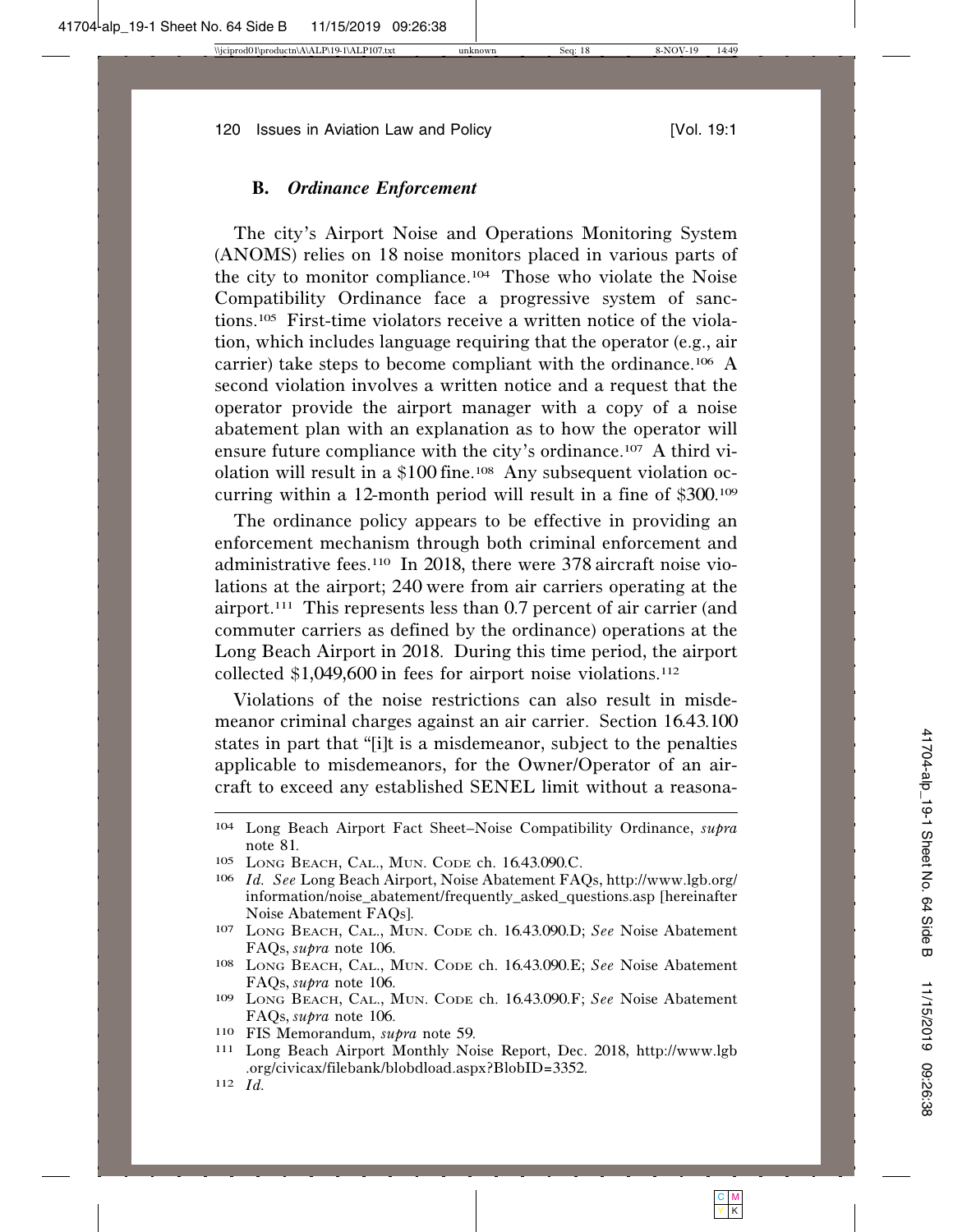ble basis for believing that the aircraft employed would comply with the applicable SENEL limit."<sup>113</sup> Furthermore, under this provision, there is a presumption that owners of so-called Stage 3  $aircraft<sup>114</sup>$  "possess a reasonable basis for believing that such aircraft can be operated in compliance with applicable SENEL limits."<sup>115</sup>

The City of Long Beach has prosecuted five carriers for violating its noise ordinance since 2002.116 In 2003, the city reached a settlement agreement with JetBlue to avoid prosecution under the ordinance.117 This resulted in the carrier paying "\$3,000 for the first six, and \$6,000 for every violation thereafter."<sup>118</sup>

Between April 1 and June 30, 2017, 58 JetBlue flights violated the curfew under the Noise Compatibility Ordinance by arriving at the Long Beach Airport after 11 p.m.119 The carrier claimed that some of those late arrivals were the result of air traffic control issues, which could be subject to a waiver because they were beyond the control of the carrier.120 A consent decree was entered into between the city prosecutor's office and JetBlue with the carrier agreeing to pay \$6,000 for each noise violation.<sup>121</sup>

In 2019, the City of Long Beach brought a criminal complaint against Mesa Airlines, operating as American Eagle, alleging that the airline violated the city's single event noise exposure level 16 times between August 2018 and August 2019.122 The city's effort to obtain compliance through its traditional process had failed to

<sup>113</sup> LONG BEACH, CAL., MUN. CODE ch. 16.43.100.

<sup>114</sup> 14 C.F.R. § 36.1(f)(6).

<sup>115</sup> LONG BEACH, CAL., MUN. CODE ch. 16.43.100.

<sup>116</sup> Emily Rasmussen, *Airline Faces Criminal Charges for Violating Long Beach Airport's Noise Ordinance*, LONG BEACH PRESS-TELEGRAM (Aug. 16, 2019, 6:16 PM), https://www.presstelegram.com/2019/08/16/airlinefaces-criminal-charges-for-violating-long-beach-airports-noise-ordinance/.

<sup>117</sup> Courtney Tompkins, *JetBlue is Fighting Back Against Fines for Late-Night Flights at Long Beach Airport*, LONG BEACH PRESS-TELEGRAM (Feb. 5, 2018, 12:22 PM), https://www.presstelegram.com/2018/02/05/jetblue-is-fighting-back-against-fines-for-late-night-flights-at-long-beachairport/.

<sup>118</sup> *Id.*

<sup>119</sup> *Id.*

<sup>120</sup> Harry Saltzgaver, *JetBlue Signs Pledge to Pay, Reduce Violations*, LONG BEACH PRESS-TELEGRAM (June 26, 2018, 12:31 PM), https://www.presstelegram.com/2018/06/26/jetblue-signs-pledge-to-pay-reduce-violations/; LONG BEACH, CAL., MUN. CODE ch. 16.43.040.B.

<sup>121</sup> *Id.*

<sup>122</sup> Rasmussen, *supra* note 116.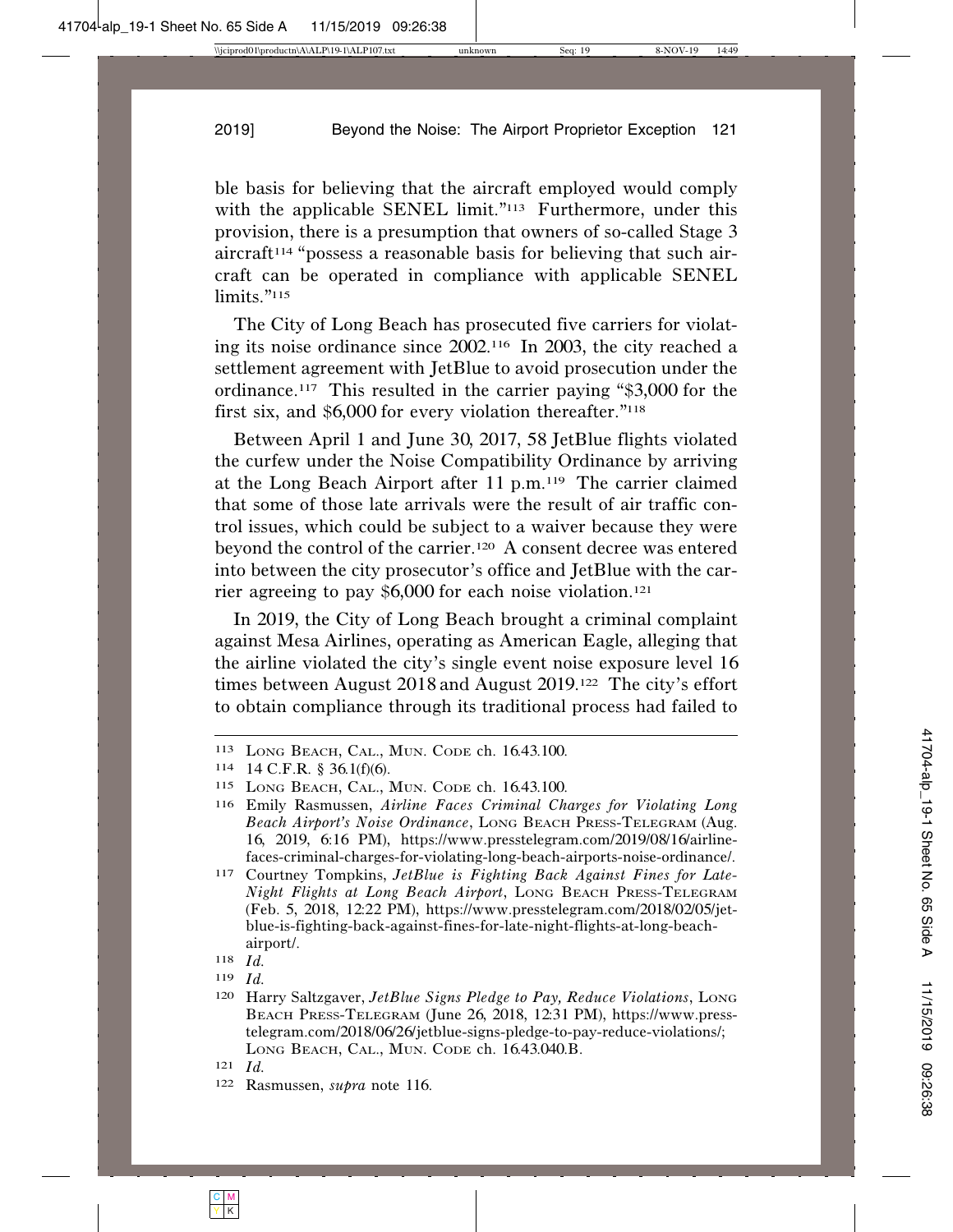compel Mesa Airlines to make the necessary changes in order to ensure compliance with the ordinance. The city's prosecutor stated that "[n]o criminal case is prosecuted unless all reasonable efforts have been exhausted."123

## **C.** *Additional Sound Mitigation Efforts*

There are many ways to mitigate the impact of noise from aircraft, including developing a sensible zoning plan, "sound-proofing homes in flight paths, altering flight paths to minimize noise impacts, and imposing flight curfews at night."124 The City of Long Beach and neighboring communities continue to seek ways to mitigate the impact of aircraft noise on their community. The nearby City of Huntington Beach, for example, created an Air Traffic Noise Working Group in 2018 in order to examine ways to lessen the effects of noise on residents emanating from arriving aircraft.125 The city is often under the approach path to the Long Beach Airport. The city is recommending, subject to FAA approval, that aircraft "maintain a minimum altitude of 2,200 feet while flying over Huntington Beach" and follow a 3 degree glide slope.<sup>126</sup> This procedure can help reduce aircraft noise.<sup>127</sup>

### **VI.** *Conclusion*

Airport noise is an issue that policymakers and the aviation industry as a whole have been addressing for decades. The FAA reports that "[t]he number of people exposed to significant noise levels was reduced by approximately 90 percent between 1975 and 2000."128 The agency has attributed this decline largely to the enactment of laws that have resulted in airlines (and other large operators) acquiring newer and quieter aircraft.129

<sup>123</sup> *Id.*

<sup>124</sup> Dempsey, *supra* note 6, at 3.

<sup>125</sup> Miranda Andrade, *Huntington Beach to Study Lower Aircraft Noise Over the City*, VOICE OF OC (July 9, 2019), https://voiceofoc.org/2019/07/hunt ington-beach-to-study-lower-aircraft-noise-over-the-city/.

<sup>126</sup> *Id.*

<sup>127</sup> *Id.*

<sup>128</sup> *Aircraft Noise Issues*, FAA.GOV (Jan. 9, 2018, 5:20 PM), https://www.faa .gov/about/office\_org/headquarters\_offices/apl/noise\_emissions/airport\_ aircraft\_noise\_issues/.

<sup>129</sup> *Id.*